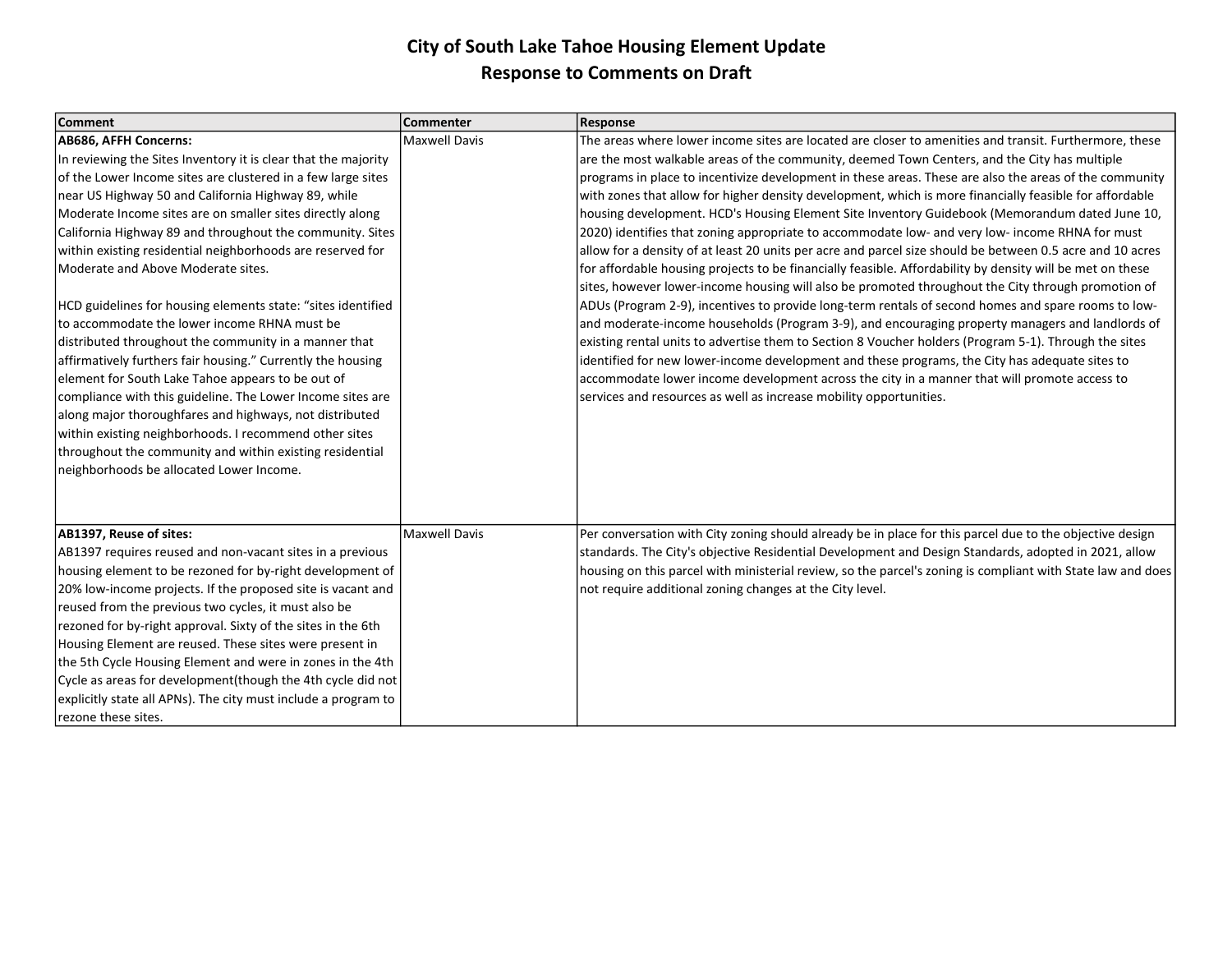| <b>Comment</b>                                                                | Commenter              | <b>Response</b>                                                                                              |
|-------------------------------------------------------------------------------|------------------------|--------------------------------------------------------------------------------------------------------------|
| Height restrictions: The city restricts building heights to two Maxwell Davis |                        | Sites identified in the Site Inventory as suitable for low and very low income housing are located within    |
| stories in most of the city and acknowledges that "This                       |                        | Area Plan districts which allow height greater than two stories. One of the sites is located within the      |
| height limitation, combined with land coverage and setback                    |                        | Tourist Core Area Plan Tourist Center Neighborhood Mixed-Use district which allows development up to         |
| restrictions, limits the feasibility of affordable housing and                |                        | 36' (3 stories), one is located in the Tourist Core Area Plan Tourist Center Mixed-Use district which allows |
| mixed-use projects" It is unlikely that most affordable                       |                        | development up to 56' (4 stories), and two are located in the Tahoe Valley Area Plan Town Center Mixed-      |
| housing projects would be feasible when limited to two                        |                        | Use Corridor district which allos development up to 42' (3 stories). Height is not a constraint to           |
| story buildings. The city cannot list sites for low income                    |                        | development in these areas.                                                                                  |
| housing that are impossible for low income housing.                           |                        |                                                                                                              |
| Therefore, the city must remove the height maximums and                       |                        |                                                                                                              |
| setback restrictions that make low income housing                             |                        |                                                                                                              |
| Ifinancially infeasible.                                                      |                        |                                                                                                              |
| Parking: The city acknowledges that "The cost of land                         | <b>Maxwell Davis</b>   | Parking standards are not an actual constraint on the development of housing. See revised text               |
| associated with parking, in addition to the costs of                          |                        | providing clarification on page 4-162.                                                                       |
| construction, paving, and maintenance, drive up the overall                   |                        | Text added:                                                                                                  |
| cost of development, reducing funds available for the                         |                        | The City of South Lake Tahoe has developed parking standards with the intent to better align parking         |
| development of affordable housing" and that parking                           |                        | requirements with the actual needs of residents. The parking requirement for studio and one bedroom          |
| minimums are "arbitrarily established". Therefore, having                     |                        | units has been reduced to one parking space and additional parking reductions can be approved for multi-     |
| concluded that parking minimums are both arbitrary and                        |                        | family projects where the property owner assumed responsibility for parking management (City Code            |
| financially burdensome, the city must include a program to                    |                        | Section 6.85.030.6.c.xiii) to prevent environmental impacts associated with parking in non-paved areas       |
| Iremove or reduce them.                                                       |                        | and safety impacts associated with parking long term on public streets during snow removal operations.       |
|                                                                               |                        | Deed restrictions placed on properties approved for reduced parking will allow for enforcement of            |
|                                                                               |                        | parking management if necessary.                                                                             |
| City government has a duty and obligation to identify                         | David M. Jinkens, Good | The Tahoe Regional Planning Agency was established through a Bi-State Compact between the                    |
| constraints to the development of housing for all income                      | Government Advocate    | governments of California and Nevada which was ratified by the US Congress in 1969. The Bi-State             |
| groups, and City officials have a duty to overcome these                      |                        | Compact as revised in 1980 gives TRPA authority to adopt environmental quality standards and to              |
| constraints and not simply say that TRPA or some other                        |                        | enforce ordinances designed to achieve these standards. As an incorporated city within the jurisdiction      |
| Federal or State agency will not let us do it.                                |                        | of the TRPA, the City of South Lake Tahoe must work within the regulatory environment of the TRPA as         |
|                                                                               |                        | well as the State of California and Federal goverment. Constraints to housing development due to TRPA        |
|                                                                               |                        | regulations are identified in the Housing Element and acknowldgement of the City's obligation to work        |
|                                                                               |                        | towards agreeable changes to TRPA regulations to reduce these constraints is included in Program 2-8.        |
|                                                                               |                        |                                                                                                              |
|                                                                               |                        |                                                                                                              |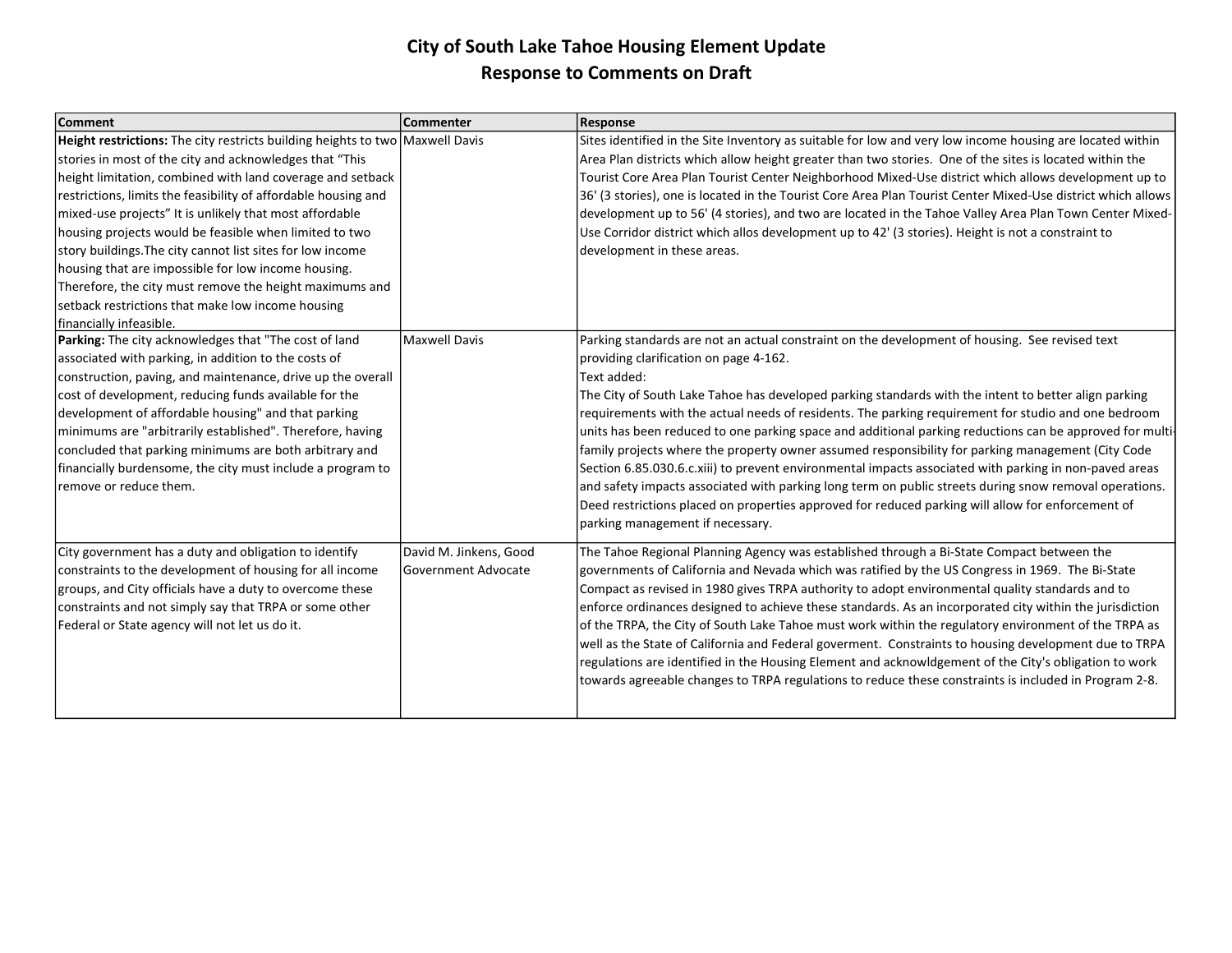| <b>Comment</b>                                                                                                                                                                                                                                                                                                                                                                                                                                                                                                                      | <b>Commenter</b>                              | <b>Response</b>                                                                                                                                                                                                                                                                                                                                                                                                                                                                                                                                                                                                                                                                                                                                                                                             |
|-------------------------------------------------------------------------------------------------------------------------------------------------------------------------------------------------------------------------------------------------------------------------------------------------------------------------------------------------------------------------------------------------------------------------------------------------------------------------------------------------------------------------------------|-----------------------------------------------|-------------------------------------------------------------------------------------------------------------------------------------------------------------------------------------------------------------------------------------------------------------------------------------------------------------------------------------------------------------------------------------------------------------------------------------------------------------------------------------------------------------------------------------------------------------------------------------------------------------------------------------------------------------------------------------------------------------------------------------------------------------------------------------------------------------|
| In Lieu Payments-Should a State or Federal governmental<br>agency wish to acquire developable residential, commercial, Government Advocate<br>or industrial lands land within the City limits for any<br>purpose, City officials will insist that the State or Federal<br>government pay the City an in-lieu tax for its removal from<br>the property tax roll and the funds from these in lieu<br>payments shall be deposited in an affordable housing fund<br>to support implementation of the Housing Element.                   | David M. Jinkens, Good                        | The requestor's suggestion is beyond the City's authority. General law cities like the City of South Lake<br>Tahoe require statutory authority to impose taxes under California Constitution Article XIII, § 24. State-<br>owned property is exempt from local taxes under California Constitution Article XIII, §3(a). There is no<br>state law provision requiring the state to pay a city fees in lieu of property taxes. Under federal law (31<br>U.S.C. § 6902 et seq., counties are the recipients of in-lieu fees for federally owned property (known as<br>"Payment in Lieu of Taxes" or PILTs) and counties are not required to distribute these fees to other<br>governmental agencies within their boundaries. See Lawrence County v. Lead-Deadwood Sch. Dist. No.<br>40-1, 469 U.S. 256 (1985). |
| Safety of Acquired Lands - In order to protect the safety<br>and welfare of existing affordable and workforce housing<br>(and all existing housing) from the threat of catastrophic<br>fire, the City shall require that all publicly owned vacant<br>lands within the city are annually inspected by a fire<br>professional and action taken to remove dangerous fuels<br>from these vacant parcels in a timely manner and in a<br>manner acceptable to the Fire Department.                                                       | David M. Jinkens, Good<br>Government Advocate | In response to this and other comments regarding fire safety the City has included the following new<br>policy in the Housing Element:<br>Policy 3-8: City shall implement actions identified in Safety Element policies HS-2.1 through HS-2.8 for all<br>housing development in the City in order to mitigate potential fire hazards and damage to structures in<br>the event of a wildfire.                                                                                                                                                                                                                                                                                                                                                                                                               |
| Compliance with the General Plan and Housing Element -<br>All acquisition of residential and other lands within the City<br>limits by another Federal. State, or local agency will require<br>the party to have the proposed acquisition reviewed by the<br>Planning Commission and City Council that will determine<br>and make appropriate written findings that the acquisition<br>is consistent with the City's General Plan and Housing<br>Element.                                                                            | David M. Jinkens, Good<br>Government Advocate | The requestor's suggestion is beyond the City's authority. State and federal governmental agencies have<br>independent authority to acquire and dispose of property and the City does not have discretion to<br>approve or deny these actions. Development proposals from these governmental agencies, on the other<br>hand, may be subject to City discretionary review and permitting depending on the circumstances.                                                                                                                                                                                                                                                                                                                                                                                     |
| Adequate Fire Protection Required - All providers of<br>domestic water service will be required to submit a plan and Government Advocate<br>timeline for ensuring that there is adequate water pressure<br>(as established by the NFPA) to charge existing fire hydrants<br>so that in the event of a fire emergency impacting<br>residential and affordable housing units, first fire<br>responders will have adequate water to fight the fire. This<br>adequate fire flow protection for our community is a safety<br>imperative. | David M. Jinkens, Good                        | In response to this and other comments regarding fire safety the City has included the following new<br>policy in the Housing Element:<br>Policy 3-8: City shall implement actions identified in Safety Element policies HS-2.1 through HS-2.8 for all<br>housing development in the City in order to mitigate potential fire hazards and damage to structures in<br>the event of a wildfire.<br>Policy HS-2.4, Fire Flow Adequacy, addresses this comment.                                                                                                                                                                                                                                                                                                                                                 |
| In this regard, the City of South Lake Tahoe will assist water<br>agencies to seek Federal and State funds to make the much-<br>needed improvements.                                                                                                                                                                                                                                                                                                                                                                                |                                               |                                                                                                                                                                                                                                                                                                                                                                                                                                                                                                                                                                                                                                                                                                                                                                                                             |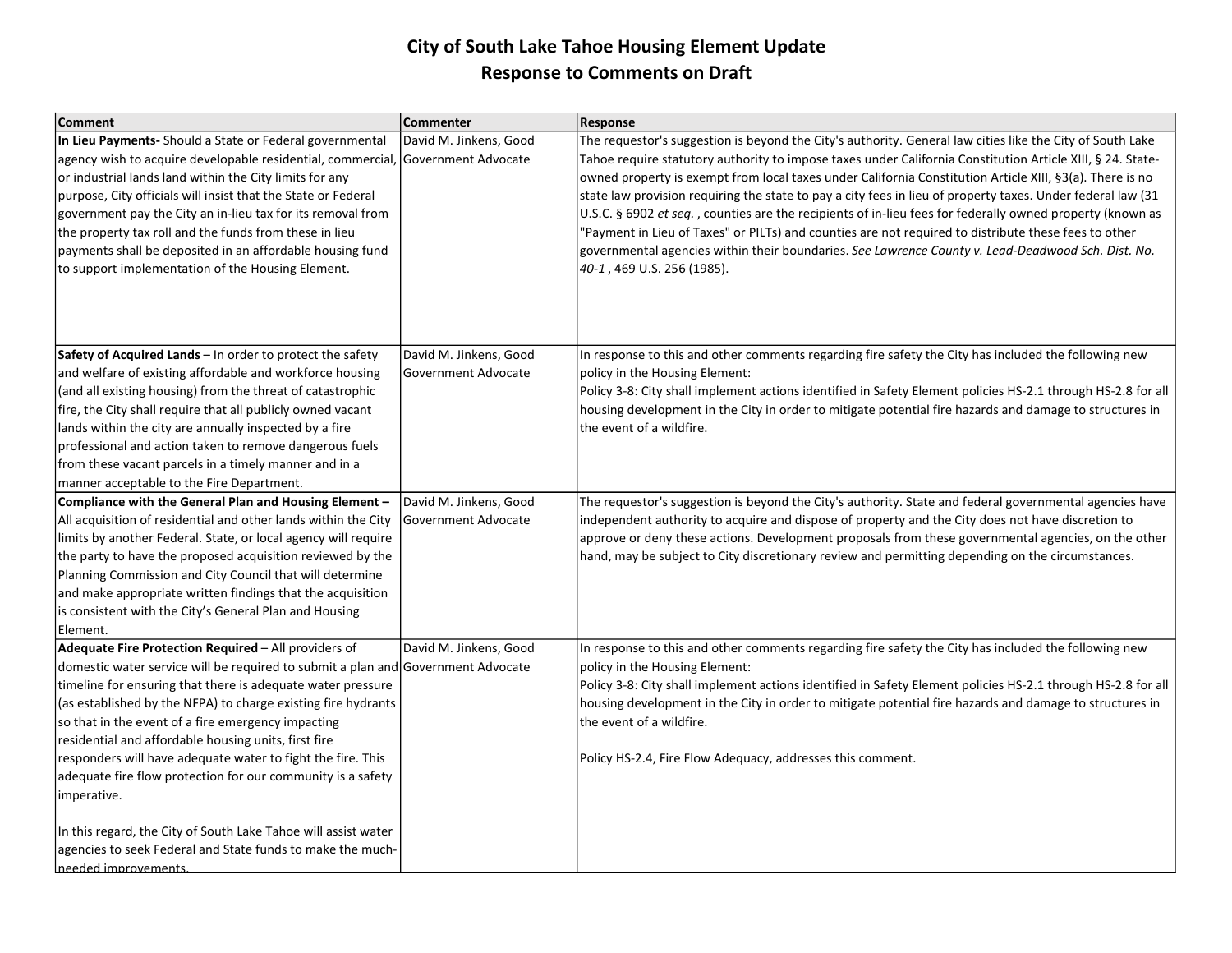| <b>Comment</b>                                                                     | <b>Commenter</b>            | <b>Response</b>                                                                                              |
|------------------------------------------------------------------------------------|-----------------------------|--------------------------------------------------------------------------------------------------------------|
| <b>Undergrounding of All Utilities in Residential Areas-In</b>                     | David M. Jinkens, Good      | The Public/Quasi-Public Facilities and Services Element of the adopted City General Plan addresses           |
| order to provide the highest degree of protection for                              | Government Advocate         | energy and telecommunications infrastructure. Policies PQP-8.2 and PQP-8.6 address underground               |
| existing and proposed housing in the City limits, the City will                    |                             | utilities and Policy-8.4 directs the City to coordinate with utility providers to design systems to minimize |
| actively pursue Federal and State grants and loans to ensure                       |                             | environmental, aesthetic, and safety impacts.                                                                |
| that all electrical, telephone, and cable facilities are placed                    |                             |                                                                                                              |
| underground. No cell towers or cell facilities will be installed                   |                             | Under the federal Telecommunications Act, local agencies like the City are limited in their ability to deny  |
| in or near residential areas unless a comprehensive                                |                             | applications for wireless communication facilities where they are needed to close a significant gap in       |
| environmental impact assessment is done on the overall                             |                             | service, and are prohibited from regulating these facilities based on environmental impacts from             |
| facilities plan and the safety of these facilities is                              |                             | radiofrequency (RF) emissions. 47 U.S.C. §§ 332(c)(7)(B)(i), (iv); MetroPCS, Inc. v. San Francisco, 400 F.3d |
| determined, and appropriate mitigation measures are taken                          |                             | 715, 732-34 (9th Cir. 2005).                                                                                 |
| to ensure the safety of persons living here. The goal here is                      |                             |                                                                                                              |
| to see that these radiation producing facilities are placed                        |                             |                                                                                                              |
| underground. Undergrounding is a viable alternative to                             |                             |                                                                                                              |
| above ground cell towers and facilities.                                           |                             |                                                                                                              |
|                                                                                    |                             |                                                                                                              |
| In the table of actions and programs item 2-8 deals with the Jean Diaz, St. Joseph |                             | When this program was adopted in 2014, the idea was to approach the County for assistance since they         |
| 1st time homebuyer program administration and it states                            | <b>Community Land Trust</b> | administer first time homebuyer programs as well. That was done and they were not interested. I              |
| that no entities expressed an interest in administering this                       |                             | certainly acknowledge that we have had more recent discussions with SJCLT about the potential for SJCLT      |
| program. We have had a few conversations where we                                  |                             | administering a moderate-income homebuyer program and some funding has been secured so this text             |
| discussed that this would be an appropriate role for SJCLT                         |                             | could be revised to better reflect that. On page HE-9, the City proposes to continue this effort through     |
| and we have been awaiting the RFP to respond. I have been                          |                             | the next Housing Element cycle (2022-2027). Program 2-7 (Moderate Income Homebuyer Program) is               |
| meaning to ask about the status since we were hoping that                          |                             | proposed in this Housing Element Update to address this comment.                                             |
| the program would be up and running in time for the                                |                             |                                                                                                              |
| Riverside Project sales.                                                           |                             |                                                                                                              |
| What is the status? Why does this indicate that no entity                          |                             |                                                                                                              |
| had expressed interest when we have been discussing this?                          |                             |                                                                                                              |
| Make the following edits shown to Policy 1-3: The City shall                       | David M. Jinkens, Good      | In response to this comment the suggested revision to Policy 1-3 has been made.                              |
| work with the California Department of Housing and                                 | Government Advocate         |                                                                                                              |
| Community Development, and through the California                                  |                             |                                                                                                              |
| Legislature, and through other appropriate legal means to                          |                             |                                                                                                              |
| remove unreasonable barriers to the implementation of the                          |                             |                                                                                                              |
| goals, policies, and programs of the City's Housing Element                        |                             |                                                                                                              |
| and to maintain consistency with state law.                                        |                             |                                                                                                              |
| Make the following edits shown to Policy 1-7: The City shall                       | David M. Jinkens, Good      | The commentor's suggested edit is appreciated. However, the additional text is not necessary since all       |
| direct high-density residential development (to the extent                         | Government Advocate         | development is limited by the availability of sites. Sites identified in the Sites Inventory have been       |
| that they are available) to sites within walking distance of                       |                             | selected based on their access to amenities such as public transit and other services. Policies and          |
| public transit and services. The City shall consider minimum                       |                             | Programs included in the Housing Element are intended to increase the availability and feasibility of sites  |
| density requirements in these areas.                                               |                             | to be developed to meet the City's housing needs.                                                            |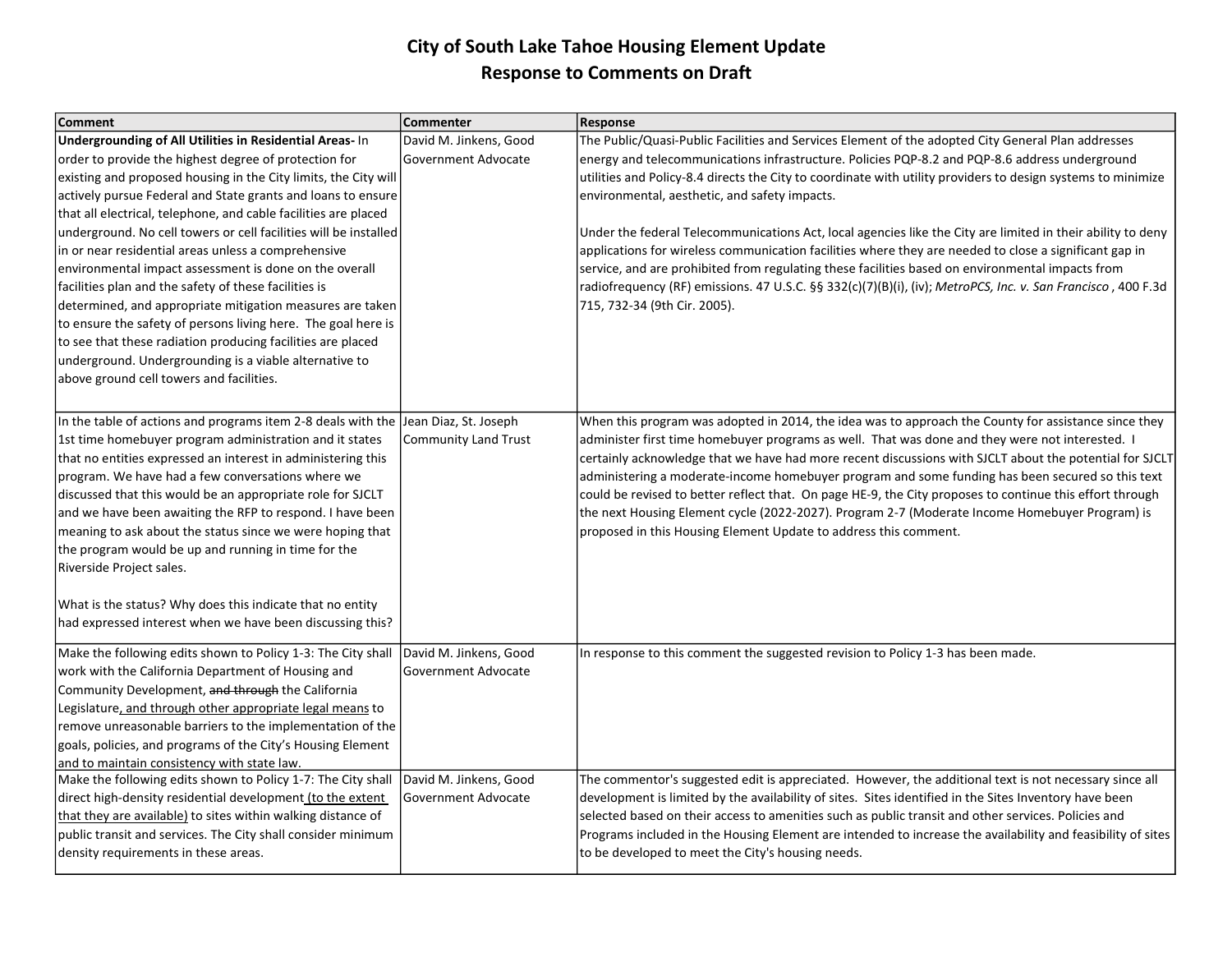| <b>Comment</b>                                                 | <b>Commenter</b>            | <b>Response</b>                                                                                            |
|----------------------------------------------------------------|-----------------------------|------------------------------------------------------------------------------------------------------------|
| <b>Protect Existing Affordable Housing Opportunities - The</b> | David M. Jinkens, Good      | The City has included the following Policies and Programs in the Housing Element to support this           |
| City shall make every reasonable effort to protect existing    | Government Advocate         | comment:                                                                                                   |
| affordable housing opportunities within the City limits from   |                             | Policies 3-4, 3-7, Programs 3-2: Multi-family Dwelling and Single-Room Occupancy Inspection and            |
| their conversion to other uses by either a private party or    |                             | Maintenance Program, Program 3-3: Mobile Home Parks Ordinances, Program 3-4: Preservation and              |
| other governmental agency.                                     |                             | Acquisition of At-Risk Properties, Program 3-6: Replacement of Lost Units From Residential Demolitions     |
|                                                                |                             | and Program 3-10, Mobile Home Park Preservation.                                                           |
|                                                                |                             | To further respond to this comment, the City has revised Program 3-10 to add a new bullet as follows:      |
|                                                                |                             | Work with HCD Mobilehome and Special Occupancy Parks Program to gather and maintain data on                |
|                                                                |                             | resident complaints, inspections and code violations."                                                     |
| Edit to Policy 2-4: The City shall inform and educate the      | David M. Jinkens, Good      | California Code of Regulations, Title 25, Article 5, Section 42 requires that properties with sixteen or   |
| public regarding the myths and realities of multifamily        | Government Advocate         | more units have an on-site manager. In addition, the City conducts the Multi-family Inspection Program     |
| housing and affordable housing. The City shall also ensure     |                             | that requires an annual inspection of all properties with six or more units. The purpose of the inspection |
| that multi-family housing development have responsible         |                             | is to ensure compliance with building, fire, property maintenance and health and Safety Code               |
| onsite management.                                             |                             | requirements.                                                                                              |
| Make the following edits shown to Policy 1-9: The City shall   | David M. Jinkens, Good      | The commentor's suggested edit is appreciated and in response the City has included the following new      |
| take all reasonable and legal means to ensure that existing    | <b>IGovernment Advocate</b> | policy in the Housing Element:                                                                             |
| affordable and workforce housing opportunities are             |                             |                                                                                                            |
| protected and preserved, and discourage the demolition of      |                             | Policy 3-9: The City shall take all reasonable means to ensure that existing affordable and workforce      |
| existing affordable housing sites. All Federal and State land  |                             | housing opportunities are protected and preserved, and discourage the demolition of existing affordable    |
| acquisitions within the City limits must be reviewed to        |                             | housing sites without adequate mitigation.                                                                 |
| determine their compliance with the City's adopted General     |                             |                                                                                                            |
| Plan and Housing Element and this review must include          |                             | State and federal governmental agencies have independent authority to acquire and dispose of property      |
| written findings by the Planning Commission and City           |                             | and the City does not have discretion to approve or deny these actions. Development proposals from         |
| Council - support the efforts of the California Tahoe          |                             | these governmental agencies, on the other hand, may be subject to City discretionary review and            |
| Conservancy in the Tahoe Livable Communities program to        |                             | permitting depending on the circumstances.                                                                 |
| remove blighted properties and repurpose associated            |                             |                                                                                                            |
| development commodities. The City shall encourage the          |                             |                                                                                                            |
| use of residential commodities for affordable housing          |                             |                                                                                                            |
| located in or near Town Centers                                |                             |                                                                                                            |
|                                                                |                             |                                                                                                            |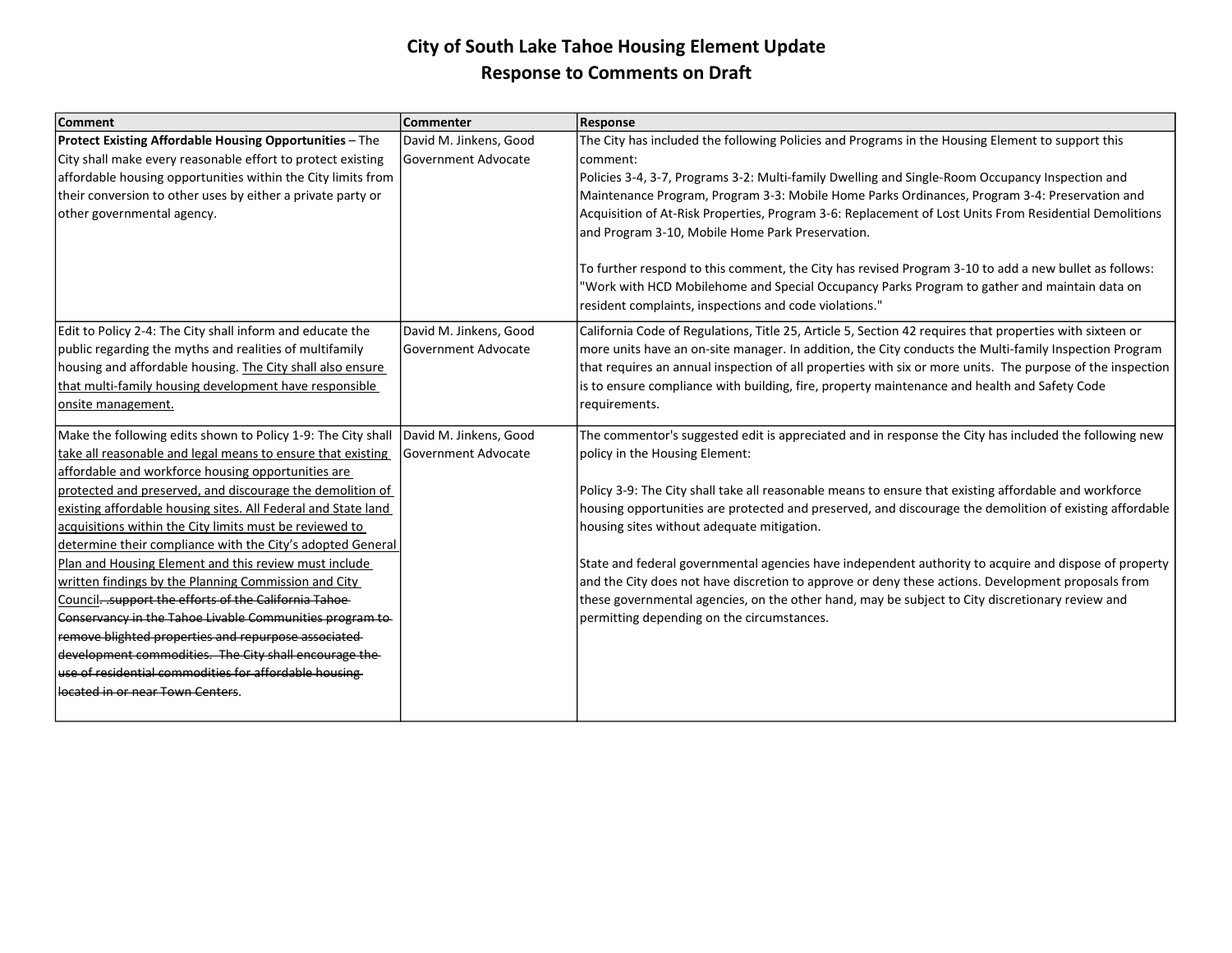| <b>Comment</b>                                                                              | <b>Commenter</b>            | <b>Response</b>                                                                                              |
|---------------------------------------------------------------------------------------------|-----------------------------|--------------------------------------------------------------------------------------------------------------|
| Make the following edits shown to Policy 1-10: The City                                     | David M. Jinkens, Good      | In response to this and other comments regarding fire safety the City has included the following new         |
| shall actively seek opportunities to obtain federal, state, and Government Advocate         |                             | policy in the Housing Element:                                                                               |
| local funding for affordable housing and funding to ensure                                  |                             | Policy 3-8: City shall implement actions identified in Safety Element policies HS-2.1 through HS-2.8 for all |
| that all public lands adjacent to existing housing is made fire                             |                             | housing development in the City in order to mitigate potential fire hazards and damage to structures in      |
| safeand community development.                                                              |                             | the event of a wildfire.                                                                                     |
|                                                                                             |                             |                                                                                                              |
|                                                                                             |                             | In addition, the City has made the following revision to Policy 1-10:                                        |
|                                                                                             |                             | Policy 1-10: The City shall actively seek opportunities to obtain federal, state, and local funding for      |
|                                                                                             |                             | affordable housing and implementation of General Plan policies and programs to support housing               |
|                                                                                             |                             | affordability, community development and safety.                                                             |
|                                                                                             |                             |                                                                                                              |
|                                                                                             |                             |                                                                                                              |
|                                                                                             |                             |                                                                                                              |
| Add a new policy: The City shall pursue funding and                                         | David M. Jinkens, Good      | The Public/Quasi-Public Facilities and Services Element of the adopted City General Plan addresses           |
| $ $ collaborative efforts to ensure that all overhead utilities are $ $ Government Advocate |                             | energy and telecommunications infrastructure. Policies PQP-8.2 and PQP-8.6 address underground               |
| placed underground including cell facilities to better protect                              |                             | utilities and Policy-8.4 directs the City to coordinate with utility providers to design systems to minimize |
| residents from fire and exposure to radiation from cell                                     |                             | environmental, aesthetic, and safety impacts.                                                                |
| facilities.                                                                                 |                             |                                                                                                              |
|                                                                                             |                             |                                                                                                              |
| Add a new policy: The City shall require that all public land                               | David M. Jinkens, Good      | The requestor's suggestion is beyond the City's authority. General law cities like the City of South Lake    |
| acquisitions within the City limits by Federal and/or State                                 | <b>IGovernment Advocate</b> | Tahoe require statutory authority to impose taxes under California Constitution Article XIII, § 24. State-   |
| agencies pay an in-lieu of property tax for removing these                                  |                             | owned property is exempt from local taxes under California Constitution Article XIII, §3(a). There is no     |
| parcels off of the tax rolls with the funds from these in lieu                              |                             | state law provision requiring the state to pay a city fees in lieu of property taxes. Under federal law (31) |
| payments being deposited with the City in a Housing                                         |                             | U.S.C. § 6902 et seq., counties are the recipients of in-lieu fees for federally owned property (known as    |
| Element Implementation Fund.                                                                |                             | "Payment in Lieu of Taxes" or PILTs) and counties are not required to distribute these fees to other         |
|                                                                                             |                             | governmental agencies within their boundaries. See Lawrence County v. Lead-Deadwood Sch. Dist. No.           |
|                                                                                             |                             | 40-1, 469 U.S. 256 (1985).                                                                                   |
|                                                                                             |                             |                                                                                                              |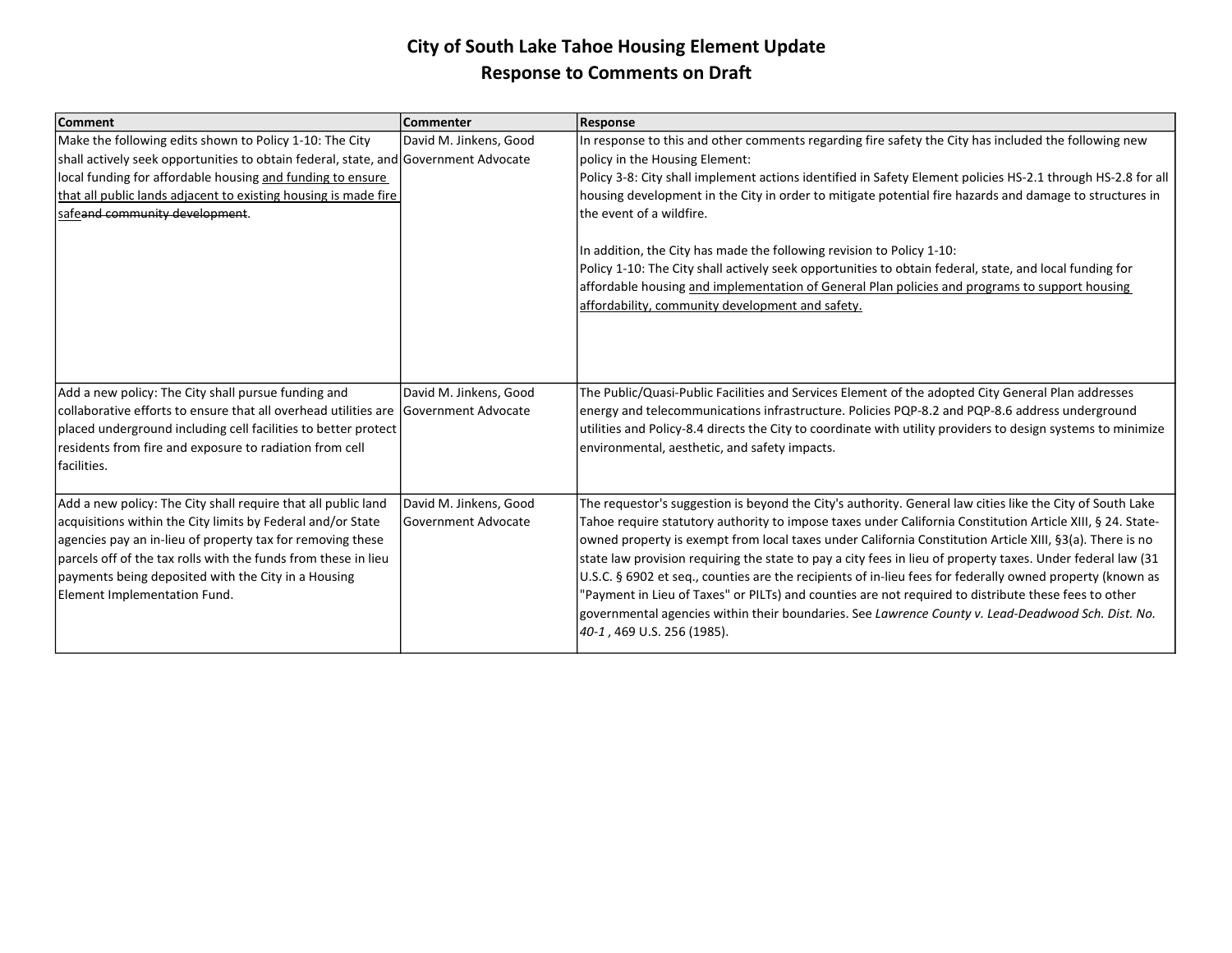| <b>Comment</b>                                                 | <b>Commenter</b>       | <b>Response</b>                                                                                            |
|----------------------------------------------------------------|------------------------|------------------------------------------------------------------------------------------------------------|
| Edit Program 1-3 to add one additional bullet as shown         | David M. Jinkens, Good | See revised text on page 4-162 providing clarification on adopted City parking standards.                  |
| below:                                                         | Government Advocate    | Text added:                                                                                                |
| The City shall continue to research best practices for parking |                        | The City of South Lake Tahoe has developed parking standards with the intent to better align parking       |
| standards and continue to allow more flexible parking          |                        | requirements with the actual needs of residents. The parking requirement for studio and one bedroom        |
| standards and shared parking for mixed-use and other           |                        | units has been reduced to one parking space and additional parking reductions can be approved for multi-   |
| housing projects. Additional updates to parking standards      |                        | family projects where the property owner assumes responsibility for parking management (City Code          |
| could include one or more of the following practices:          |                        | Section 6.85.030.6.c.xiii) to prevent environmental impacts associated with parking in non-paved areas     |
| • Encouraging affordable housing developers to unbundle        |                        | and safety impacts associated with parking long term on public streets during snow removal operations.     |
| parking and rent parking spaces separately from the units.     |                        | Deed restrictions placed on properties approved for reduced parking will allow for enforcement of          |
| • Allowing housing developers to pay an in-lieu fee to         |                        | parking management if necessary.                                                                           |
| support public transportation access to the project site in    |                        |                                                                                                            |
| place of some of the parking requirements.                     |                        |                                                                                                            |
| . In no case, however, shall the City waive the                |                        |                                                                                                            |
| requirements for off-street parking if in doing so there are   |                        |                                                                                                            |
| insufficient parking spaces onsite to accommodate the          |                        |                                                                                                            |
| development and create overflow parking problems on City       |                        |                                                                                                            |
| streets.                                                       |                        |                                                                                                            |
|                                                                |                        |                                                                                                            |
|                                                                |                        |                                                                                                            |
| Question on Policy 2-8: This policy needs further              | David M. Jinkens, Good | Policy 2-5 supports LTCC planning and development of housing for students, faculty and employees. The      |
| explanation and discussion) Who is the college supposed to     | Government Advocate    | LTCC 2020-2030 Campus Master Plan includes potential sites for residential student living and mixed        |
| serve and for whom is housing on campus being built?           |                        | residential living and LTCC has conducted more detailed analysis of options to finance the development     |
|                                                                |                        | of student and workforce housing in the "Due Diligence and Concept Developmetn of P3 Opportunitites        |
|                                                                |                        | for Resdiential Student Living" (August 30, 2019).                                                         |
| Edit to Program 2-9: The City shall continue to provide        | David M. Jinkens, Good | In March 2021 the City adopted an ordinance to allow ADUs on parcels zoned to allow single-family or       |
| information that describes the myths and realities of          | Government Advocate    | multifamily dwelling residential uses and that includes a proposed or existing dwelling (City Code Section |
| multifamily and affordable housing development. This will      |                        | 6.85.050. The policy as originally written is consistent with the recently adopted ordinance.              |
| include promoting ADUs as a housing option in the city         |                        |                                                                                                            |
| where appropriate and ere it does not disrupt or overload      |                        |                                                                                                            |
| existing neighborhoods). The City will also continue to        |                        |                                                                                                            |
| publicize programs, such as energy-efficiency programs and     |                        |                                                                                                            |
| state and federal funding programs currently available to      |                        |                                                                                                            |
| South Lake Tahoe residents. Information is available on the    |                        |                                                                                                            |
| City's website and, when needed, the City makes                |                        |                                                                                                            |
|                                                                |                        |                                                                                                            |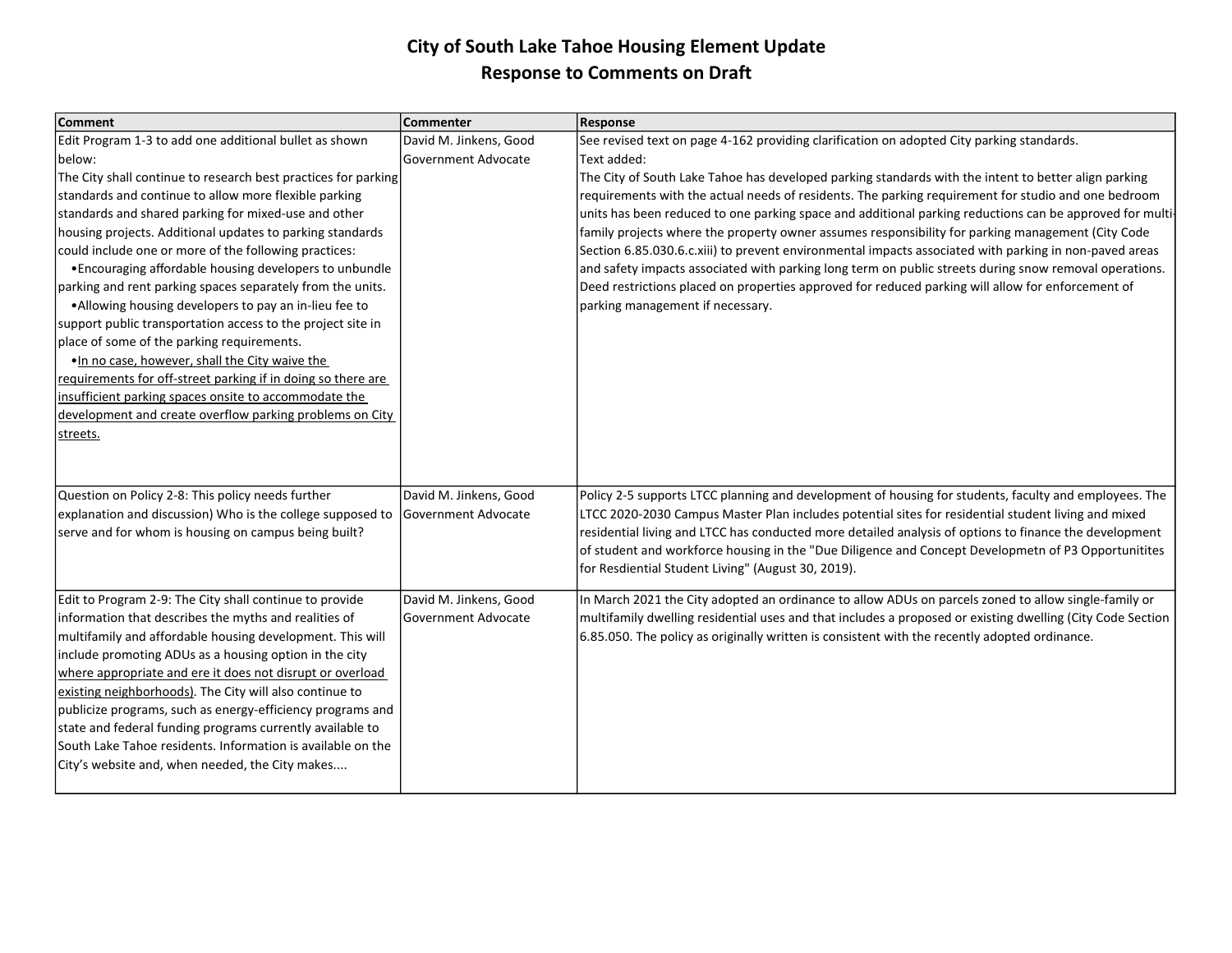| <b>Comment</b>                                                                       | Commenter              | <b>Response</b>                                                                                              |
|--------------------------------------------------------------------------------------|------------------------|--------------------------------------------------------------------------------------------------------------|
| Edit to Policy 3-2: The City shall continue to ensure that                           | David M. Jinkens, Good | In response to this and other comments regarding fire safety the City has included the following new         |
| housing in the city is decent, safe, and sanitary for its                            | lGovernment Advocate   | policy in the Housing Element:                                                                               |
| occupants and ensure that Federal and State lands adjacent                           |                        | Policy 3-8: City shall implement actions identified in Safety Element policies HS-2.1 through HS-2.8 for all |
| to existing housing is made fire safe and regularly                                  |                        | housing development in the City in order to mitigate potential fire hazards and damage to structures in      |
| maintained.                                                                          |                        | the event of a wildfire.                                                                                     |
|                                                                                      |                        |                                                                                                              |
|                                                                                      |                        | In addition, the City has made the following revision to Policy 1-10:                                        |
|                                                                                      |                        | Policy 1-10: The City shall actively seek opportunities to obtain federal, state, and local funding for      |
|                                                                                      |                        | affordable housing and implementation of General Plan policies and programs to support housing               |
|                                                                                      |                        | affordability, community development and safety.                                                             |
| Edit and question on Program 3-4: The City shall continue to David M. Jinkens, Good  |                        | In response to this comment, the City revised Program 3-4 as follows:                                        |
| provide technical and financial assistance to the St. Joseph-                        | Government Advocate    | The City shall continue to provide technical and financial assistance to the St. Joseph Community Land       |
| Community Land Trust and other nonprofit housing                                     |                        | Trust and other nonprofit housing organizations that might be interested in, and have the capacity to,       |
| organizations that might be interested in, and have the                              |                        | step in to acquire and rehabilitate any of the assisted or substandard properties to maintain, or create,    |
| capacity to, step in to acquire and rehabilitate any of the                          |                        | long-term, affordable rental housing. The City may consider adopting a policy that prioritizes local         |
| assisted or substandard properties to maintain, or create,                           |                        | residents for housing rehabilitation services.                                                               |
| long-term, affordable rental housing. (preferred agents                              |                        |                                                                                                              |
| should not be mentioned in this plan) Housing so                                     |                        |                                                                                                              |
| rehabilitated should be made available on a priority basis to                        |                        |                                                                                                              |
| existing City residents in need,                                                     |                        |                                                                                                              |
|                                                                                      |                        |                                                                                                              |
| Deed restrictions/oversight - as the City moves forward with Tahoe Prosperity Center |                        | In response to this comment the City has included the following new Housing Element policy:                  |
| deed restrictions we must keep in mind that creating a deed                          |                        | Policy 2-10: The City shall ensure that deed restrictions placed on affordable housing are monitored and     |
| restriction and enforcing a deed restriction, are two                                |                        | lenforced.                                                                                                   |
| different things. We are in the process of cataloging deed                           |                        |                                                                                                              |
| restrictions in the Incline Village portion of Tahoe where                           |                        |                                                                                                              |
| deed restrictions are willingly ignored because there's no                           |                        |                                                                                                              |
| fear of enforcement. Given this regional history of not                              |                        |                                                                                                              |
| enforcing deed restrictions, we recommend working with                               |                        |                                                                                                              |
| the TRPA to ensure the required staffing (including the                              |                        |                                                                                                              |
| creative opportunity for a consulting contract) is in place to                       |                        |                                                                                                              |
| manage any current and future deed restrictions.                                     |                        |                                                                                                              |
|                                                                                      |                        |                                                                                                              |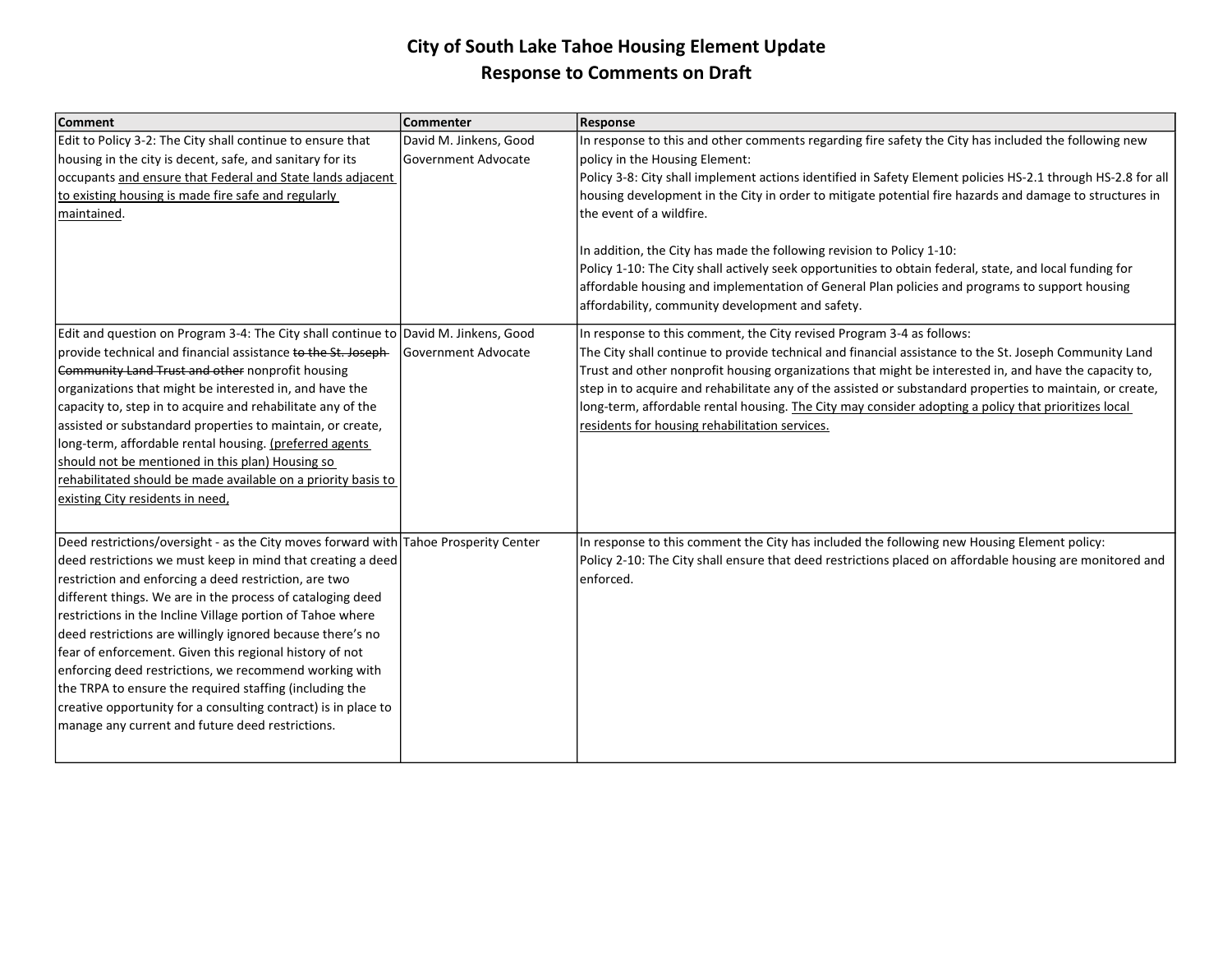| <b>Comment</b>                                                 | <b>Commenter</b>               | <b>Response</b>                                                                                            |
|----------------------------------------------------------------|--------------------------------|------------------------------------------------------------------------------------------------------------|
| The Housing Element states that "height standards are an       | <b>Tahoe Prosperity Center</b> | Sites located within Area Plan districts which allow greater height do not have a constraint associated    |
| 'actual constraint' related to housing, especially with Mixed- |                                | with height standards. Mixed use and housing projects are incentivized in Town Centers through             |
| use projects that contain residential and commercial uses      |                                | increased allowable land coverage, increased density and the ability to obtain residential allocations,    |
| since they are limited to two stories." Since the impact is on |                                | RUUs and land coverage rights from the City. Program 1-4 directs the City to provide more information      |
| the financial feasibility of a mixed use project, perhaps the  |                                | regarding available incentives and Program 1-1 directs the City to continue to create incentives for mixed |
| City could use funds to help these types of projects pencil.   |                                | use and housing projects.                                                                                  |
| It's our understanding that redevelopment at the Crossings     |                                |                                                                                                            |
| didn't pencil for this very reason. Given the dire need for    |                                |                                                                                                            |
| local housing, the City could consider using funds to offer an |                                |                                                                                                            |
| incentive to developers - fund the financing gap, a zero       |                                |                                                                                                            |
| interest loan, or some other creative means. If the City       |                                |                                                                                                            |
| offered the right incentives, these types of projects could be |                                |                                                                                                            |
| a particularly valuable type of development in select parts    |                                |                                                                                                            |
| of the City - for example the two parcels at 3900 and 3908     |                                |                                                                                                            |
| Lake Tahoe Blvd appear to be a prime potential location for    |                                |                                                                                                            |
| mixed use.                                                     |                                |                                                                                                            |
|                                                                |                                |                                                                                                            |
| It's noted in the report that City building code enforcement   | <b>Tahoe Prosperity Center</b> | Housing Element Program 3.5 addresses continued enforcement of building, fire, health and zoning           |
| is not an "actual constraint" to providing housing, and this   |                                | codes to improve the condition of existing housing stock. In addition, the City addresses maintenance of   |
| surprises us. We've had numerous conversations with            |                                | the quality of the existing housing stock in Program 3-1. In response to this comment, the City clarified  |
| realtors and developers who feel that because of minimal       |                                | text in Program 3-1 as follows: "The City shall develop a housing rehabilitation program to serve city     |
| code enforcement, we have an environment where there's         |                                | residents in order to incentivize improved housing conditions, harden homes against wildfire threats, and  |
| no incentive for owners of old, poorly maintained housing      |                                | make energy efficiency upgrades while maintaining affordability."                                          |
| to either fix or sell their properties. We'd like to see       |                                |                                                                                                            |
| increased enforcement of building codes on the owners of       |                                |                                                                                                            |
| dilapidated properties, whether they be apartments, SRO's,     |                                |                                                                                                            |
| or even single family homes. Increased enforcement             |                                |                                                                                                            |
| combined with City program 3.1, the rehabilitation loan        |                                |                                                                                                            |
| program, could be a great stick AND carrot approach to         |                                |                                                                                                            |
| incentivizing improvements and providing a path for            |                                |                                                                                                            |
| property owners to do it.                                      |                                |                                                                                                            |
|                                                                |                                |                                                                                                            |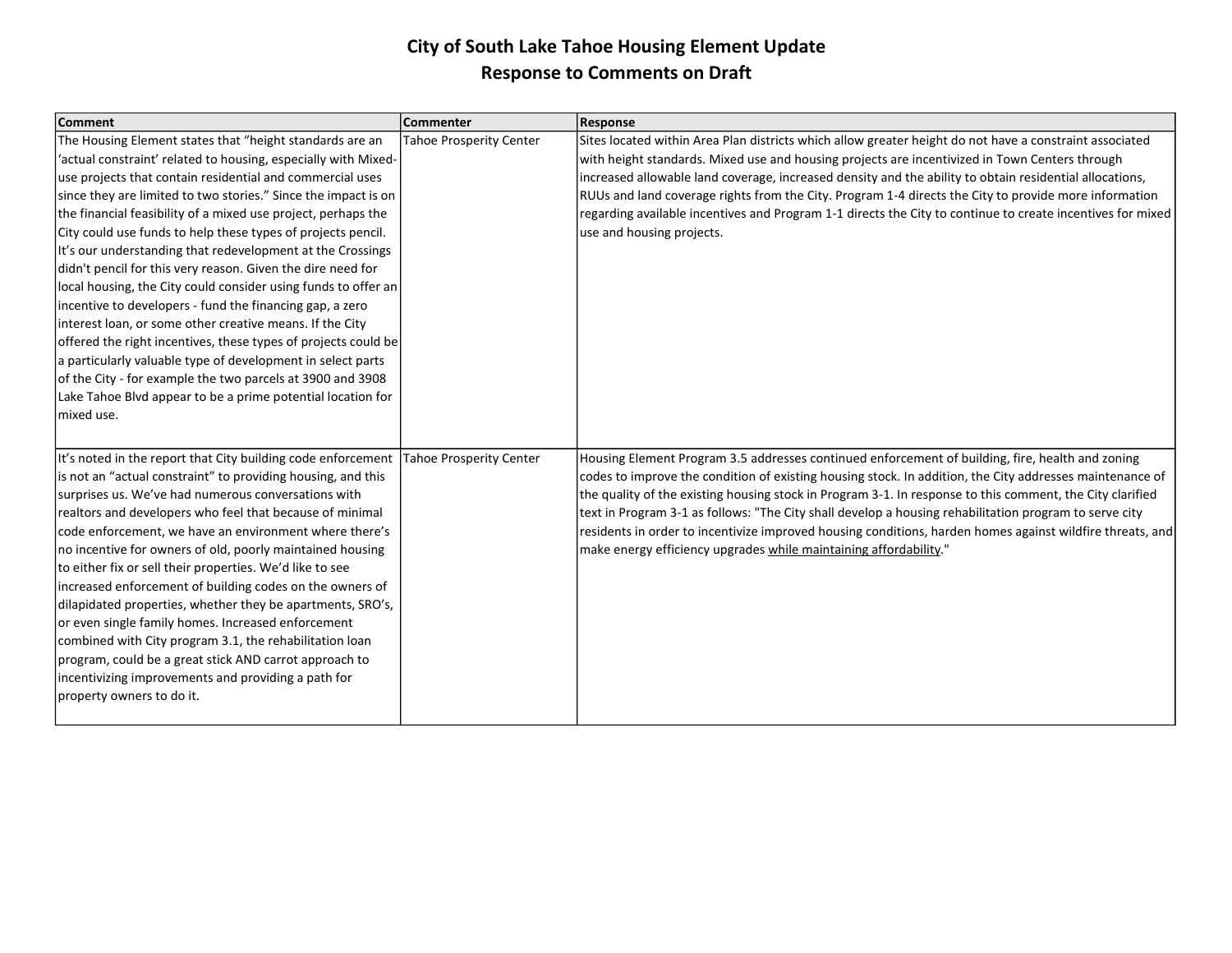| <b>Comment</b>                                                  | Commenter                      | <b>Response</b>                                                                                              |
|-----------------------------------------------------------------|--------------------------------|--------------------------------------------------------------------------------------------------------------|
| The report shows that since the last housing element, only      | <b>Tahoe Prosperity Center</b> | In response to this comment the City has revised Program 2-1 as follows:                                     |
| 19 of the targeted 63 RHNA units were built in the              |                                |                                                                                                              |
| 'moderate income" category. This is the second biggest          |                                | Program 2-1: Pursue State and Federal Funds                                                                  |
| miss, next to the "extremely low income" category. This         |                                | To support the creation of quality, affordable housing optionf for extremely low-, very low-, low-, and      |
| moderate income category is what the term "missing              |                                | moderate-income households, the City shall continue to seek and pursue grant opportunities for state         |
| middle" refers to, and we'd like to encourage a particular      |                                | and federal funds, when appropriate and feasible.                                                            |
| focus on this income category so we don't continue to lose      |                                |                                                                                                              |
| our non-service industry workforce. As Barton Hospital and      |                                | Implementation of this policy along with Program 2-11 is intended to provide funding for the City to         |
| others have pointed out, even good paying medical and           |                                | create additional incentives to develop housing for all income categories.                                   |
| legal jobs aren't being filled because there's virtually no     |                                |                                                                                                              |
| housing available at even the moderate price point. We          |                                | In March 2021 the City adopted objective residential development and design standards that reduce            |
| recommend the City to again consider ways to incentivise        |                                | permitting requirements for housing projects up to four units, requiring ministerial review only. These      |
| the very important but frequently overlooked segment of         |                                | standards also provide the opportunity to larger housing projects to be reviewed ministerially if they are   |
| the market with things like no permit fees, by-right            |                                | designed consistent with the objective development and design standards specified (City Code Chapter         |
| development, ministerial review of design standards, bonus      |                                | $6.85$ ).                                                                                                    |
| units (beyond TRPA) if a project stays fully in moderate AMI,   |                                |                                                                                                              |
| streamlined permitting (similar to by-right, but a true         |                                |                                                                                                              |
| accelerated plan review within 30 days), and anything else      |                                |                                                                                                              |
| that might ensure we reach those RHNA goals in the next         |                                |                                                                                                              |
| couple of years.                                                |                                |                                                                                                              |
|                                                                 |                                |                                                                                                              |
|                                                                 |                                |                                                                                                              |
| In light of the extraordinary changes to our housing market     | <b>Tahoe Prosperity Center</b> | The City is commiting to evaluating the feasibility of creating a vacancy tax as well as other local housing |
| in the last two years, this might be a good time to readdress   |                                | revenue mechanisms in Program 2-11.                                                                          |
| the concept of a Vacancy tax for 2nd homeowners. This           |                                |                                                                                                              |
| could spur 2nd homeowners to action, serving two potential      |                                |                                                                                                              |
| purposes: a) create a sustainable pool of funds that could be   |                                |                                                                                                              |
| earmarked specifically for housing initiatives in the City, and |                                |                                                                                                              |
| b) incentivize owners of older 2nd homes that are rarely if     |                                |                                                                                                              |
| ever used, to put their home to better use whether that be      |                                |                                                                                                              |
| listing their house on the market to increase supply, or        |                                |                                                                                                              |
| renting to a local                                              |                                |                                                                                                              |
| Two related tools that were listed in the South Shore Action    | <b>Tahoe Prosperity Center</b> | In response to this comment the City has revised Program 2-11 as follows:                                    |
| Plan and have had proven impact in other communities, but       |                                |                                                                                                              |
| are not listed in this report, are inclusionary zoning and      |                                | Program 2-11: Local Funding Source Feasibility Study and Linkage Program                                     |
| residential/commercial linkage policies. We recommend           |                                | The City shall conduct a feasibility study to explore local funding options to support affordable housign    |
| considering both of these types of policies, including in-lieu  |                                | projects and programs. Examples of options to pursue include vacancy tax, housing transfer tax, sales tax,   |
| fees, for future development, to help ensure the RHNA           |                                | transient occupancy tax, linkage fees, impact fees, inclusionary housing in-lieu fees, and housing           |
| numbers are met across the income spectrum.                     |                                | investment or trust funds                                                                                    |
|                                                                 |                                |                                                                                                              |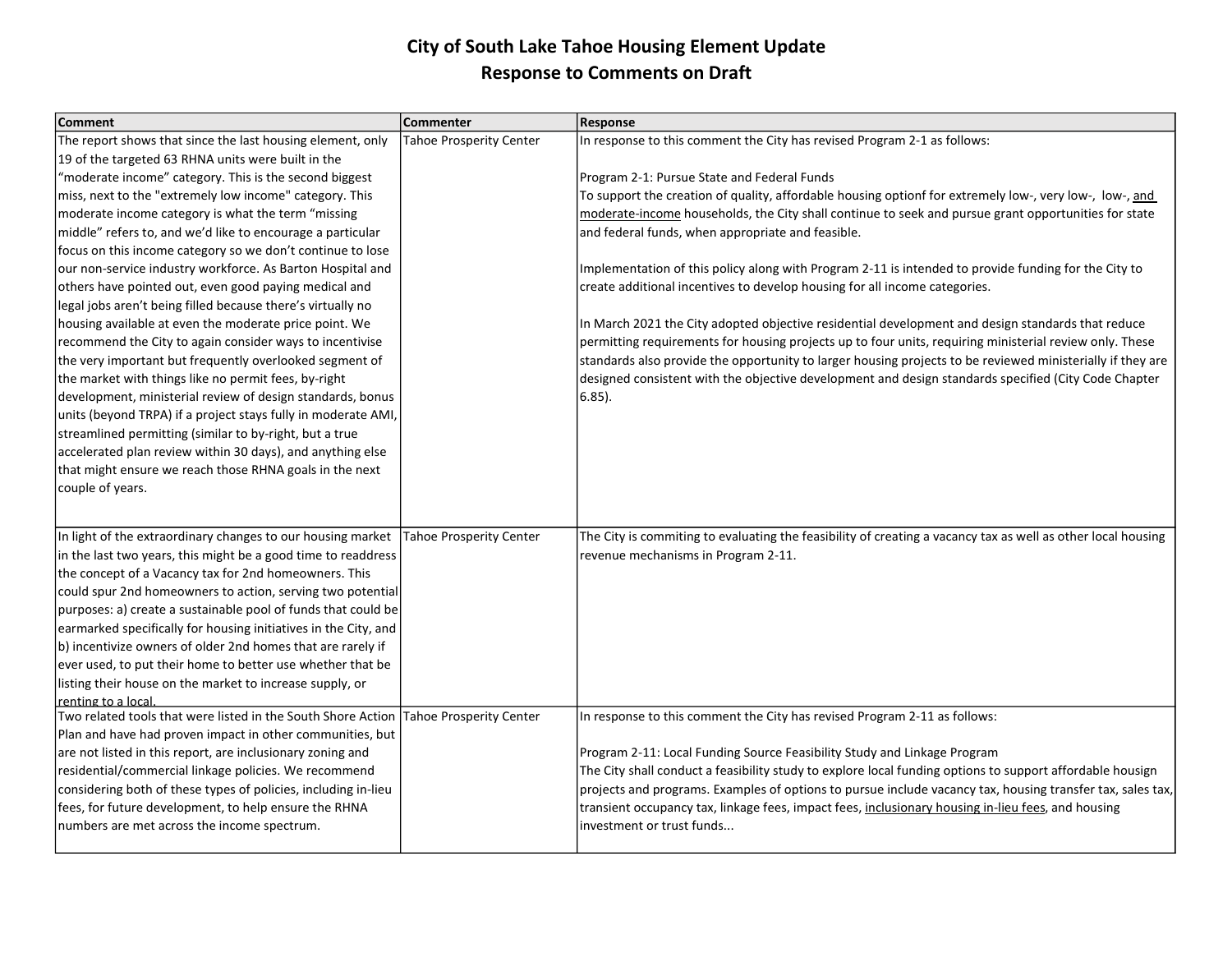| <b>Comment</b>                                                                                                                                                                                                                                                                                                                            | Commenter                                     | <b>Response</b>                                                                                                                                                                                                                                                                                                                                                                                                                                                                                                                                                                                                                                                                                                                                                                                                                                                                                        |
|-------------------------------------------------------------------------------------------------------------------------------------------------------------------------------------------------------------------------------------------------------------------------------------------------------------------------------------------|-----------------------------------------------|--------------------------------------------------------------------------------------------------------------------------------------------------------------------------------------------------------------------------------------------------------------------------------------------------------------------------------------------------------------------------------------------------------------------------------------------------------------------------------------------------------------------------------------------------------------------------------------------------------------------------------------------------------------------------------------------------------------------------------------------------------------------------------------------------------------------------------------------------------------------------------------------------------|
| Under Student Housing - for whom is student housing<br>intended?                                                                                                                                                                                                                                                                          | Housing Element Workshop,<br>February 7, 2022 | Policy 2-5 supports LTCC planning and development of housing for students, faculty and employees. The<br>LTCC 2020-2030 Campus Master Plan includes potential sites for residential student living and mixed<br>residential living and LTCC has conducted more detailed analysis of options to finance the development<br>of student and workforce housing in the "Due Diligence and Concept Development of P3 Opportunitites<br>for Resdiential Student Living" (August 30, 2019).                                                                                                                                                                                                                                                                                                                                                                                                                    |
| I know the RHNA numbers are set, but are there more<br>higher-income housing than lower-income units projected<br>in the RHNA? Did you say higher income units were set<br>because some of the higher income housing could be used<br>as commercial? Or why is the higher income housing so<br>much higher than the lower income housing? | Housing Element Workshop,<br>February 7, 2022 | The City recognizes that the numbers that the state provided in the above moderate category are higher<br>than what we expected compared to the other categories. Through our data analysis and public<br>outreach, we've heard to address a higher need for lower income housing than what the State addresses.<br>Therefore, our sites inventory has a larger amount of units identified for lower income housing. Policies<br>and programs included in the Housing Element are focused on creating more housing opportunities and<br>housing units for very low, low and moderate-income residents.                                                                                                                                                                                                                                                                                                 |
| Consider a vacancy tax to incentivize homeowners to rent<br>long term                                                                                                                                                                                                                                                                     | Housing Element Workshop,<br>February 7, 2022 | The City is commiting to evaluating the feasibility of creating a vacancy tax as well as other local housing<br>revenue mechanisms in Program 2-11.                                                                                                                                                                                                                                                                                                                                                                                                                                                                                                                                                                                                                                                                                                                                                    |
| Why does the draft Housing Element state that code<br>enforcement is not a constraint to housing? Code<br>enforcement should be a higher priority. Address<br>dilapidated properties to avoid overall effects on the<br>community.                                                                                                        | Housing Element Workshop,<br>February 7, 2022 | Housing Element Program 3.5 addresses continued enforcement of building, fire, health and zoning<br>codes to improve the condition of existing housing stock.                                                                                                                                                                                                                                                                                                                                                                                                                                                                                                                                                                                                                                                                                                                                          |
| Rehabilitation Programs need more focus on how they<br>could be implemented.                                                                                                                                                                                                                                                              | Housing Element Workshop,<br>February 7, 2022 | The City has added more specifics per HCD comment to timing of this program. The City will explore the<br>best ways to support housing rehabilitation as part of Program 3-1. In addition, the City has clarified the<br>language in Program 3-1 as follows:<br>The City shall develop a housing rehabilitation program to serve city residents in order to incentivize<br>improved housing conditions, harden homes against wildfire threats, and make energy efficiency<br>upgrades while maintaining affordability."                                                                                                                                                                                                                                                                                                                                                                                |
| Fair housing issues - landlord/tenanta mediation needed for Housing Element Workshop,<br>issues with landlords charging illegal fees - e.g. related to<br>credit check, issues with evictions. More efforts are needed<br>to make sure renters are aware of their rights.                                                                 | February 7, 2022                              | The City of South Lake Tahoe has created a Housing Issues Hotline to assist residents with landlord-<br>tenant concerns. The Housing Issues Hotline is a phone number residents can call and get information,<br>locate resources, request assistance, or potentially file a complaint regarding the condition of your rental<br>unit. The City also provides inspection and compliance services to address substandard housing issues<br>and provides resource references for tenants to address other concerns, including legal assistance. The<br>City offers information on fair housing issues in Spanish at the planning counter as well. In response to<br>this comment, the City has revised Program 5-1 to add one additional bullet as follows: " [The City will]<br>continue the Housing Issues Hotline service to assist residents with substandard housing and fair housing<br>concerns." |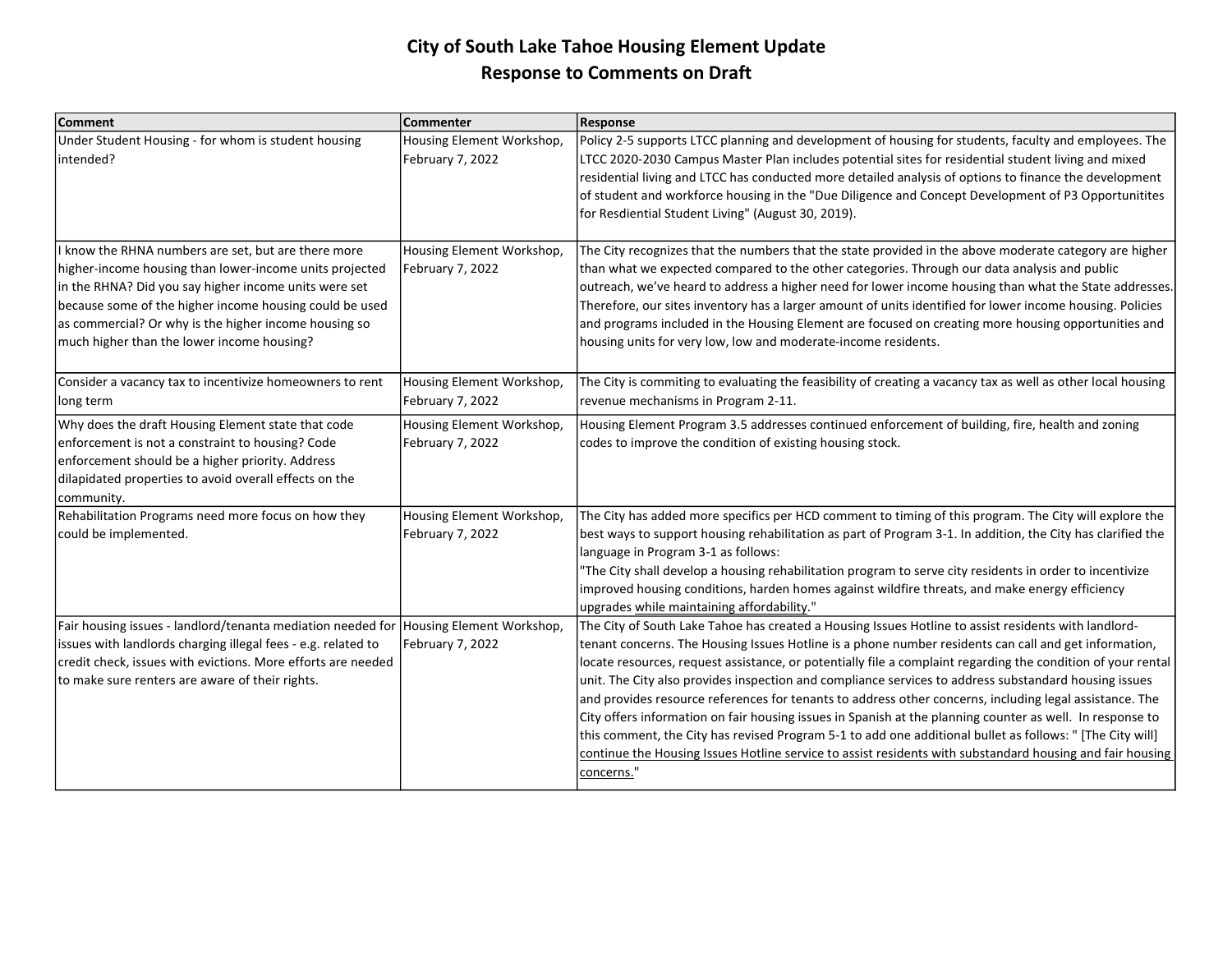| <b>Comment</b>                                                                                                                                                                                                                                                                                                                                                                                        | Commenter                                     | Response                                                                                                                                                                                                                                                                                                                                                                                                                                                                                                                                                                                                                                                                                                                                                                                                                    |
|-------------------------------------------------------------------------------------------------------------------------------------------------------------------------------------------------------------------------------------------------------------------------------------------------------------------------------------------------------------------------------------------------------|-----------------------------------------------|-----------------------------------------------------------------------------------------------------------------------------------------------------------------------------------------------------------------------------------------------------------------------------------------------------------------------------------------------------------------------------------------------------------------------------------------------------------------------------------------------------------------------------------------------------------------------------------------------------------------------------------------------------------------------------------------------------------------------------------------------------------------------------------------------------------------------------|
| Would like the City to institute a rental housing inspection<br>program for ALL rental housing. Another attendee agreed<br>and said this program should be highest priority.                                                                                                                                                                                                                          | Housing Element Workshop,<br>February 7, 2022 | California Code of Regulations, Title 25, Article 5, Section 42 requires that properties with sixteen or<br>more units have an on-site manager. In addition, the City conducts the Multi-family Inspection Program<br>that requires an annual inspection of all properties with six or more units. The purpose of the inspection<br>is to ensure compliance with building, fire, property maintenance and health and Safety Code<br>requirements. In addition, Housing Element Program 3.5 addresses continued enforcement of building,<br>fire, health and zoning codes to improve the condition of existing housing stock.                                                                                                                                                                                                |
| Address demographic trends in the community as future<br>planning take place. School enrollment and number of<br>registered voters in the City has been declining                                                                                                                                                                                                                                     | Housing Element Workshop,<br>February 7, 2022 | School district enrollment data was added to the Housing Element as new Section 4.2.2.9. Information<br>about voter registration in South Lake Tahoe was not readily available for inclusion in the Housing<br>Element.                                                                                                                                                                                                                                                                                                                                                                                                                                                                                                                                                                                                     |
| Partnerships with large employers to address how they can<br>participate in solutions to housing being a barrier to<br>attracting and retaining employees. Program ideas include:<br>Partnerships with property management<br>companies to provide employers notification and first right<br>of refusal as units become available.<br>Making first time homebuyer programs available<br>to employees. | Housing Element Workshop,<br>February 7, 2022 | The commenter's suggestions have been added as examples of additional programs to pursue in Program<br>$2 - 2$ .                                                                                                                                                                                                                                                                                                                                                                                                                                                                                                                                                                                                                                                                                                            |
| Assistance to employees that initially need to rent when<br>they move to town but ideally want to purchase a home for<br>the long term.                                                                                                                                                                                                                                                               | Housing Element Workshop,<br>February 7, 2022 | The commenter's suggestions have been added as examples of additional programs to pursue in Program<br>2-2.                                                                                                                                                                                                                                                                                                                                                                                                                                                                                                                                                                                                                                                                                                                 |
| Renter displacement is a concern                                                                                                                                                                                                                                                                                                                                                                      | Housing Element Workshop,<br>February 7, 2022 | The City agrees that the recent trend of increased renter displacement and homes are sold is a concern.<br>The City has initiated the Lease to Locals program, which provides incentives to second homeowners to<br>rent their home long term, in order to increase the availability of rental properties in the City.                                                                                                                                                                                                                                                                                                                                                                                                                                                                                                      |
| Consider changing how VHRs are defined to longer than 30<br>days, possibly 6 months.                                                                                                                                                                                                                                                                                                                  | Housing Element Workshop,<br>February 7, 2022 | The current definition of a VHRs as the rental of a dwelling for a period of less than 30 consecutive<br>calendar days stems from California Revenue and Taxation Code 7280 which allows the collection of<br>transient occupancy tax on lodging rented for thirty days or less. If the definition of VHR includes rentals<br>for longer than thirty days, transient occupancy tax would not be able to be collected on these lodging<br>services. Transient Occupancy Tax revenues would not be available to administer an expanded VHR<br>program. The City's focus is on providing incentives, through the Lease to Locals Program, to property<br>owners that rent their properties for long term. These incentives are only available to owners that rent<br>their home or a room in their home for at least one year. |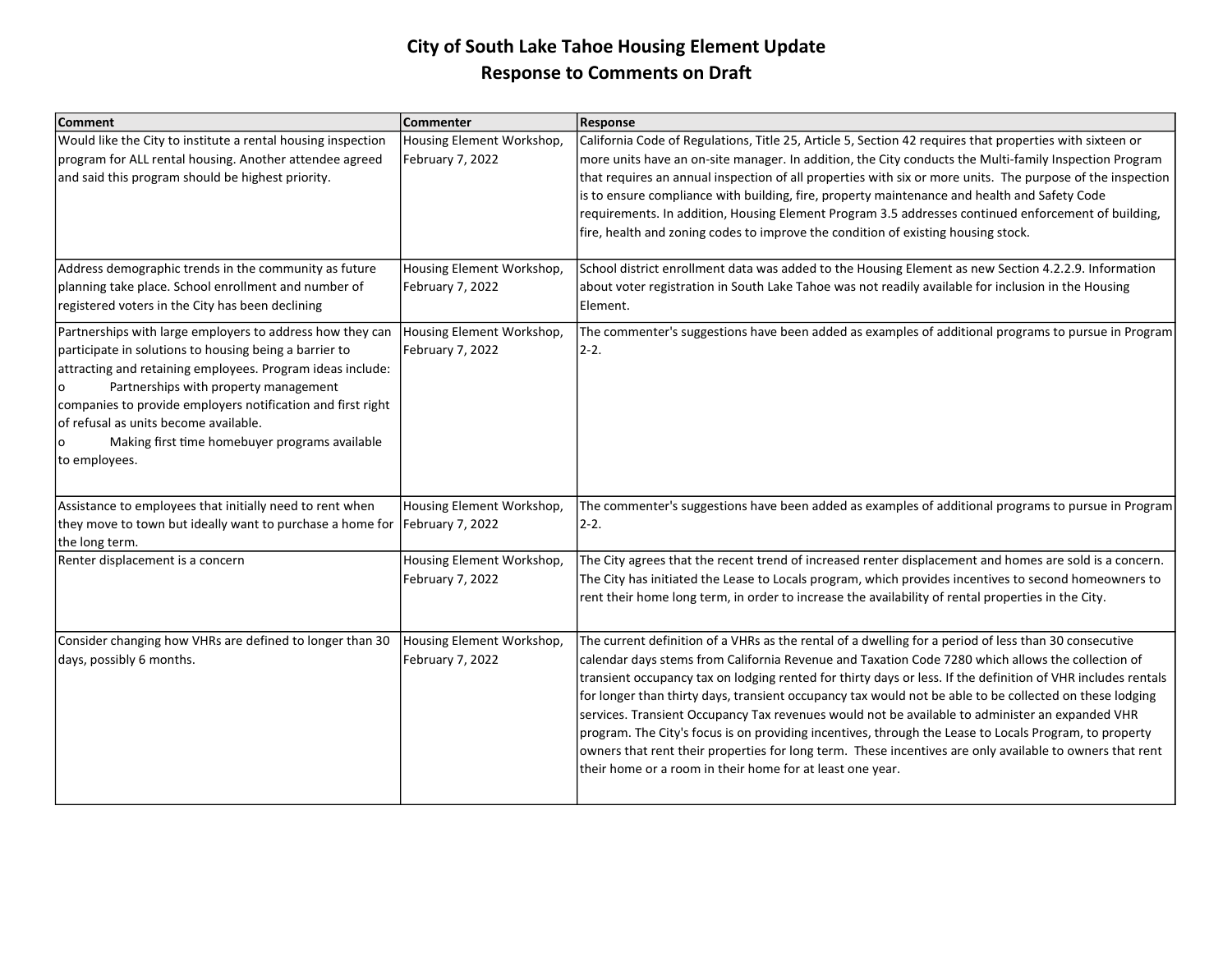| <b>Comment</b>                                                                                                                                                                                     | Commenter                                                          | <b>Response</b>                                                                                                                                                                                                                                                                                                                                                                                                                                                                                                                                                                                                                                                                                                                                                                                                                                                             |
|----------------------------------------------------------------------------------------------------------------------------------------------------------------------------------------------------|--------------------------------------------------------------------|-----------------------------------------------------------------------------------------------------------------------------------------------------------------------------------------------------------------------------------------------------------------------------------------------------------------------------------------------------------------------------------------------------------------------------------------------------------------------------------------------------------------------------------------------------------------------------------------------------------------------------------------------------------------------------------------------------------------------------------------------------------------------------------------------------------------------------------------------------------------------------|
| Issue of mistmatch between median income and the cost of Housing Element Workshop,<br>market-rate housing. What Housing Element programs work February 7, 2022<br>to create more affordable units? |                                                                    | Many programs in the draft Housing Element work together towards creation of affordable housing.<br>Programs 1-1 and 1-4 direct the City to develop incentives for the development of new housing units.<br>Programs 2-1 through 2-13 direct the City to support and reduce barriers to the development to housing<br>specifically for low-income, moderate-income and workforce residents. Programs 3-1 through 3-10 focus<br>on the preservation and rehabilitation of existing housing units and increasing the availability and<br>affordability of these units.                                                                                                                                                                                                                                                                                                        |
| People are afraid to report landlords who don't keep things<br>up to code because they won't have a place to live                                                                                  | Housing Element Workshop,<br>February 7, 2022                      | The City is sensitive to this concern that residents have when responding to housing condition<br>complaints. In response to this comment the City has included the following text in the discussion of Fair<br>Housing and Displacement Risk.<br>As discussed in Section 4.2.6.2.3, complaints about poor home condition due to deferred maintenance or<br>absentee landlords is one of the primary issues reports to El Dorado County Fair Housing. However, with<br>the scarcity of affordable housing, some tenants may be hesitant to submit maintenance requests to                                                                                                                                                                                                                                                                                                   |
|                                                                                                                                                                                                    |                                                                    | their landlord or property manager for fear of retaliation, such as unjust eviction or rent increases. Lower-<br>income renters are particularly at risk of displacement as a result of poor housing conditions if retaliation<br>occurs, as there are limited alternative housing options. The City is aware of this concern residents may<br>have and aims to proactively address substandard housing conditions through the Multi-Family<br>Inspection Program, which will result in the City requiring maintenance by the homeowner rather than a<br>request from the tenant. Additionally, the City has included Program 3-1 to provide rehabilitation<br>assistance which will reduce barriers to maintenance and is intended to enable landlords and property<br>managers to proactively address safety issues and reduce the burden on tenants to submit a request. |
|                                                                                                                                                                                                    |                                                                    | Many Programs contained in the Housing Element are designed to address the shortage of affordable<br>housing units in the City, which as the commentor noted, increases concerns of being displaced.                                                                                                                                                                                                                                                                                                                                                                                                                                                                                                                                                                                                                                                                        |
| Enhanced fire safety policies, would that belong in the<br><b>Housing Element?</b>                                                                                                                 | Housing Element Workshop,<br>February 7, 2022                      | In response to this and other comments regarding fire safety the City has included the following new<br>policy in the Housing Element:<br>Policy 3-8: City shall implement actions identified in Safety Element policies HS-2.1 through HS-2.8 for all<br>housing development in the City in order to mitigate potential fire hazards and damage to structures in<br>lthe event of a wildfire.                                                                                                                                                                                                                                                                                                                                                                                                                                                                              |
| Does the City have any control over setting the RHNA?                                                                                                                                              | Housing Element Workshop,<br>February 7, 2022                      | In response to this comment, the City has added a discussion of the RHNA process and how it is<br>determined in Section 4.3.1.1.1, Survey of Available Land, of the Housing Element (page 4-109). The<br>Housing Element now describes that the RHNA is set by the State and the City does not have input when<br>the RHNA is set.                                                                                                                                                                                                                                                                                                                                                                                                                                                                                                                                          |
| Program 2-6, Assist Nonprofit Housing Developers - priority                                                                                                                                        | Gavin Feiger, Planning<br>Commission Meeting,<br>February 10, 2022 | Program 2-6 has been included in the Housing Element with an ongoing timeframe that is continuous.                                                                                                                                                                                                                                                                                                                                                                                                                                                                                                                                                                                                                                                                                                                                                                          |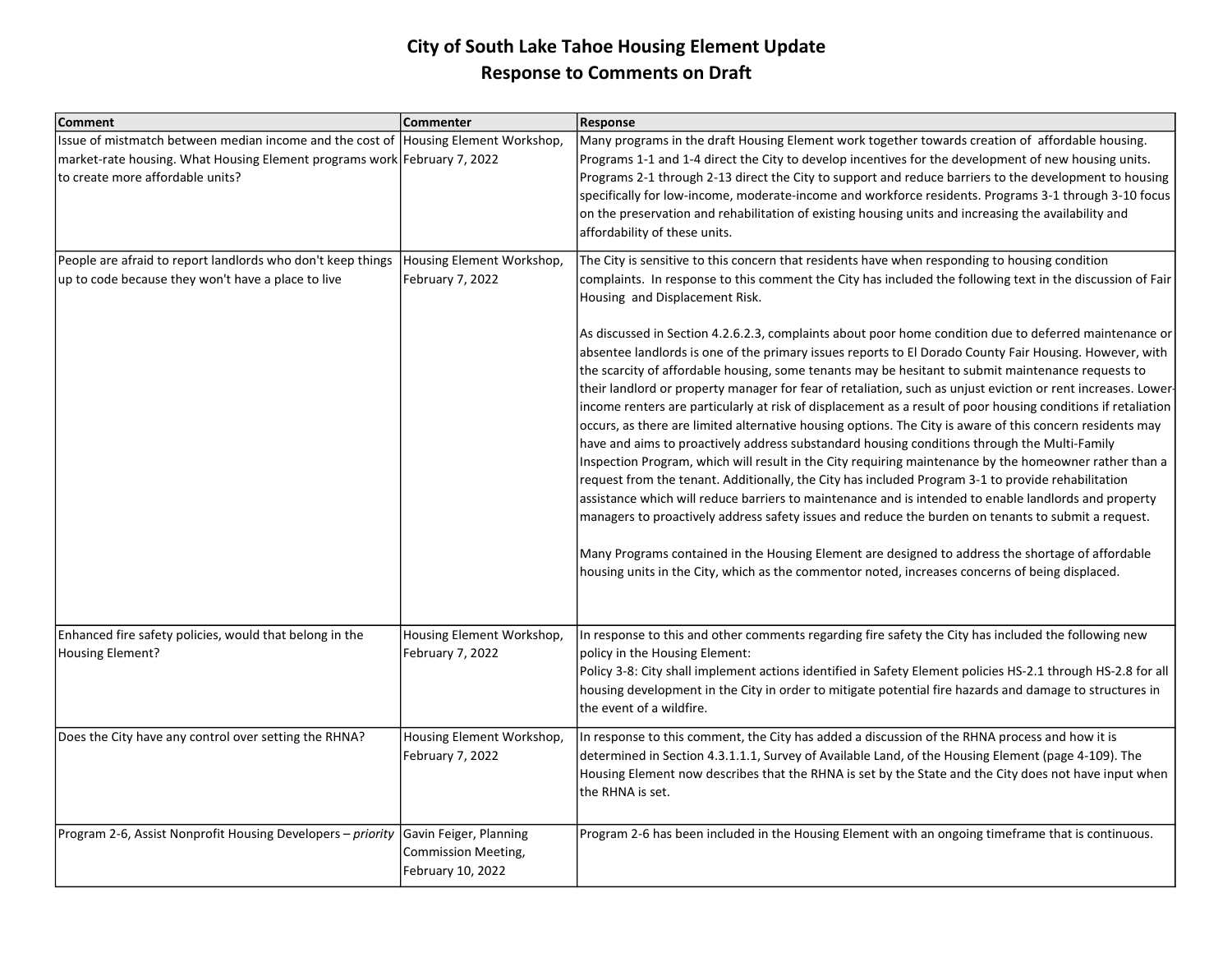| <b>Comment</b>                                                                 | Commenter              | <b>Response</b>                                                                                          |
|--------------------------------------------------------------------------------|------------------------|----------------------------------------------------------------------------------------------------------|
| Program 2-11 LOCAL FUNDING SOURCE FEASIBILITY STUDY                            | Gavin Feiger, Planning | Program 2-11 has been included in the Housing Element with a timeframe that calls for completion of      |
| AND LINKAGE PROGRAM - LOVE, extra priority                                     | Commission Meeting,    | the funding feasibility analysis by September 2022 and adoption of an ordinance by September 2023.       |
|                                                                                | February 10, 2022      |                                                                                                          |
| Rehabilitation/conservation - like, prioritize this whole                      | Gavin Feiger, Planning | These programs have been included in the Housing Element with ongoing timeframes that will be            |
| category                                                                       | Commission Meeting,    | Icontinuous.                                                                                             |
| • » Program 3-4, Preservation and Acquisition of At-Risk                       | February 10, 2022      |                                                                                                          |
| Properties - like, extra priority                                              |                        |                                                                                                          |
| . Program 3-5 PRESERVATION OF HOUSING CONDITIONS -                             |                        |                                                                                                          |
| like                                                                           |                        |                                                                                                          |
| . Program 3-6 REPLACEMENT OF LOST UNITS FROM                                   |                        |                                                                                                          |
| RESIDENTIAL DEMOLITIONS - like, extra priority                                 |                        |                                                                                                          |
| • Like all of these                                                            |                        |                                                                                                          |
| Energy Conservation Opportunities - yes, prioritize all to                     | Gavin Feiger, Planning | These programs have been included in the Housing Element with ongoing timeframes that will be            |
| help implement CAP and meet renewable energy                                   | Commission Meeting,    | Icontinuous.                                                                                             |
| resolution.                                                                    | February 10, 2022      |                                                                                                          |
| Program 6-1 GREEN BUILDING INCENTIVE PROGRAM -                                 | Gavin Feiger, Planning | In response to this comment Program 6-1 has been revised as follows::                                    |
| include coverage free or discounted from City pool if                          | Commission Meeting,    |                                                                                                          |
| available?                                                                     | February 10, 2022      | Program 6-1: Green Buidling Incentive Program                                                            |
|                                                                                |                        | The City shall continue to implement its Green Building Incentive Program that rewards developers for    |
|                                                                                |                        | building green projects. The City shall also evaluate opportunities to provide additional incentives for |
|                                                                                |                        | green building projects.                                                                                 |
| POLICY 6-1 The City shall ensure that new construction                         | Gavin Feiger, Planning | In response to this comment, Policy 6-1 has been revised as follows:                                     |
| meets Title 24 energy conservation requirements and shall                      | Commission Meeting,    |                                                                                                          |
| retrofit older summer seasonal housing to be made suitable   February 10, 2022 |                        | Policy 6-1: The City shall ensure that new construction meets or exceeds Title 24 energy conservation    |
| for year-round occupancy. – include reference to Reach                         |                        | requiremetns and shall require retrofits of older summer seasonal housing to be made suitable for year-  |
| code for when it is finalized?                                                 |                        | round occupancy.                                                                                         |
|                                                                                |                        |                                                                                                          |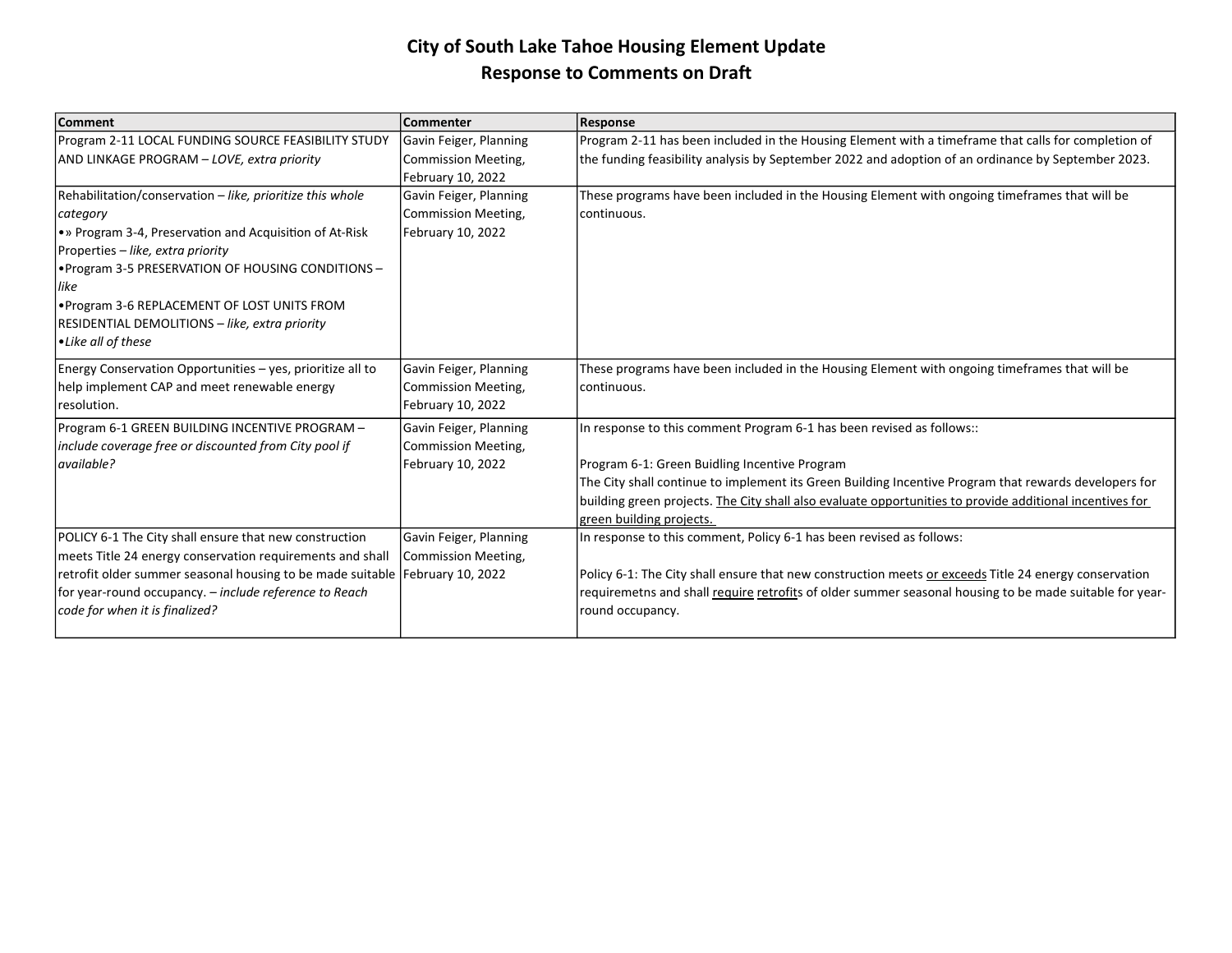| <b>Comment</b>                                                                        | <b>Commenter</b>       | Response                                                                                                 |
|---------------------------------------------------------------------------------------|------------------------|----------------------------------------------------------------------------------------------------------|
| Missing Middle: Policy 2-5 states "The City recognizes that it Gavin Feiger, Planning |                        | The City added a new Program 2-15 to address this comment as follows:                                    |
| will become difficult to attract employees if they cannot                             | Commission Meeting,    | The City shall seek funding to establish a rental assistance program. The rental assistance program      |
| afford to purchase or rent housing in South Lake Tahoe. The February 10, 2022         |                        | would provide financial assistance for initial rental deposits for lower-income households in South Lake |
| City shall encourage and support programs and activities                              |                        | Tahoe. Renters in the program would gradually repay the deposit to the City in installments as part of a |
| that create a robust local economy that provides residents                            |                        | pre-established payment plan."                                                                           |
| with good paying employment and the means to purchase                                 |                        |                                                                                                          |
| or rent housing in the city." Not sure how the City can do                            |                        |                                                                                                          |
| this, but with all of the market-rate being approved, and                             |                        |                                                                                                          |
| seemingly that is the trend, need to directly assist renters.                         |                        |                                                                                                          |
| Like Program 2-7, but for renters. The community also                                 |                        |                                                                                                          |
| seemed to ask for this based on the input and poll results                            |                        |                                                                                                          |
| Zach presented. If not a whole new program, maybe it could                            |                        |                                                                                                          |
| be added to 2-7, or somehow integrated with 2-11.                                     |                        |                                                                                                          |
|                                                                                       |                        |                                                                                                          |
| Program 1-3, Parking Best Practices - I would like to                                 | Gavin Feiger, Planning | Parking standards are not an actual constraint on the development of housing. See revised text           |
| prioritize this, like the intent to allow more shared parking                         | Commission Meeting,    | providing clarification on page 4-162.                                                                   |
| and flexible parking standards. I like the direction you went                         | February 10, 2022      | Text added:                                                                                              |
| with the new residential design standards.                                            |                        | The City of South Lake Tahoe has developed parking standards with the intent to better align parking     |
| Encouraging affordable housing developers to                                          |                        | requirements with the actual needs of residents. The parking requirement for studio and one bedroom      |
| unbundle parking and rent parking spaces separately from                              |                        | units has been reduced to one parking space and additional parking reductions can be approved for multi- |
| the units.                                                                            |                        | family projects where the property owner assumed responsibility for parking management (City Code        |
| Allowing housing developers to pay an in-lieu fee to                                  |                        | Section 6.85.030.6.c.xiii) to prevent environmental impacts associated with parking in non-paved areas   |
| support public transportation access to the project site in                           |                        | and safety impacts associated with parking long term on public streets during snow removal operations.   |
| place of some of the parking requirements                                             |                        | Deed restrictions placed on properties approved for reduced parking will allow for enforcement of        |
| •Like both of these, but what about getting rid of parking                            |                        | parking management if necessary.                                                                         |
| minimums for some projects like affordable housing or                                 |                        |                                                                                                          |
| commercial in Town Centers? Also, straightforward parking                             |                        |                                                                                                          |
| exemption form/tool. Make TVAP parking policies City-wide,                            |                        |                                                                                                          |
| reduced or no parking minimums for bonus units or in bonus                            |                        |                                                                                                          |
| unit boundary areas.                                                                  |                        |                                                                                                          |
|                                                                                       |                        |                                                                                                          |
|                                                                                       |                        |                                                                                                          |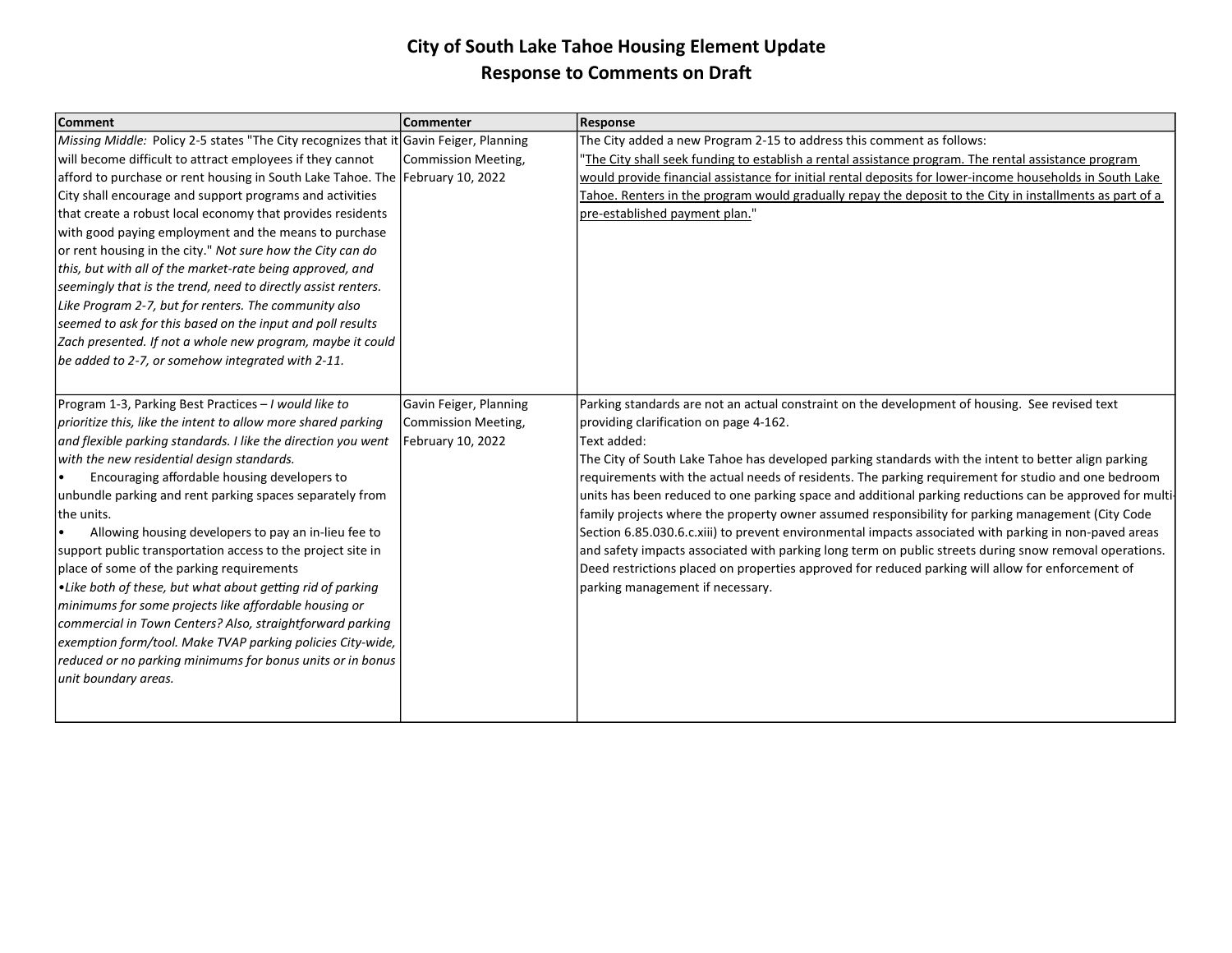| <b>Comment</b>                                                                                                                                                                                                                                                                                                                                                                                                                                                                                                                                                                                                                                                                                                                                                                                                                                                                                                                                                                                                                                    | Commenter                                                           | Response                                                                                                                                                                                                                                                                                                                                                                                                                                                                                                                                                                                                                                                                                                                          |
|---------------------------------------------------------------------------------------------------------------------------------------------------------------------------------------------------------------------------------------------------------------------------------------------------------------------------------------------------------------------------------------------------------------------------------------------------------------------------------------------------------------------------------------------------------------------------------------------------------------------------------------------------------------------------------------------------------------------------------------------------------------------------------------------------------------------------------------------------------------------------------------------------------------------------------------------------------------------------------------------------------------------------------------------------|---------------------------------------------------------------------|-----------------------------------------------------------------------------------------------------------------------------------------------------------------------------------------------------------------------------------------------------------------------------------------------------------------------------------------------------------------------------------------------------------------------------------------------------------------------------------------------------------------------------------------------------------------------------------------------------------------------------------------------------------------------------------------------------------------------------------|
| Program 2-2, Partnerships for Workforce Housing - I would<br>like to prioritize this, but not as proposed. Its a good idea,<br>but how is it implementing proposed Policy 2-7 (which<br>states "The City shall encourage employers with a large<br>seasonal workforce located in or near South Lake Tahoe to<br>develop or acquire employee housing for their workers,<br>especially the quantified objective to Facilitate the<br>development of 40 workforce and seasonal housing units to<br>facilitate housing mobility and reduce displacement due to<br>overcrowding and overpayment"). The program only seems<br>to be proposing a loan for first/deposit. Policy 2-7 is the<br>same policy from 2014-2022 and the review for this update<br>says the program has been successful but only points to 3<br>homes built in the whole 8 years and no direct link to<br>workforce besides a mention of LTCC being a partner.<br>Student housing provides a better example of what I'd like<br>to see with Program 2-5 implementing Policy 2-8. | Gavin Feiger, Planning<br>Commission Meeting,<br>February 10, 2022  | The City added more specific strategies or tools as options in Program 2-2 to address this comment:<br>'Additional partnerships with large employers will be considered, such as:<br>• Partnering with property management companies to provide employers notification and first right of<br>refusal as units become available.<br>.Making the homebuyer programs available to employees.<br>• Providing financial assistance or other support to employees that initially need to rent upon relocation<br>to the city."<br>In addition, the City added a new Program 2-15 to seek funding to provide financial assistance to low-<br>income renters in the city.                                                                 |
| One other missing program - Inclusionary Zoning and/or<br>requirements. As we approve all of these market-rate units,<br>it would be great to get a few affordable units too.<br>I just saw that Truckee is considering an exchange of STR<br>permits for deed-restricted units. Their language is "Town<br>Council also directed staff to develop a program that would<br>incentivize the private sector to contribute to workforce<br>housing by setting aside a limited pool of short-term rental<br>registration certificates. Potentially, a developer could<br>approach the town to propose deed restricting one or more<br>housing units for workforce housing in exchange for the<br>ability to access an agreed-to number of short-term rental<br>certificates."<br>While our STR situation is different here, I thought it was a<br>creative approach to getting some affordable housing out<br>the high-demand residential that is largely what is being<br>proposed.                                                                  | Gavin Feiger, Planning<br>Commission Meeting,<br>February 10, 2022  | In response to this comment the City has revised Program 2-11 as follows:<br>Program 2-11: Local Funding Source Feasibility Study and Linkage Program<br>The City shall conduct a feasibility study to explore local funding options to support affordable housign<br>projects and programs. Examples of options to pursue include vacancy tax, housing transfer tax, sales tax,<br>transient occupancy tax, linkage fees, impact fees, inclusionary housing in-lieu fees, and housing<br>investment or trust funds<br>Due to restrictions on VHRs in residential areas and multi-family units a program to allow them in<br>exchange for deed restricting units would require voter approval to modify regulations of Measure T. |
| Potential for workshop around GP Annual Report to discuss<br>implementation of Housing Element each year.                                                                                                                                                                                                                                                                                                                                                                                                                                                                                                                                                                                                                                                                                                                                                                                                                                                                                                                                         | Gavin Feiger, Planning<br>Commission Meeting,<br>February 10, 20232 | In response to this comment the following program has been added to the Housing Element:<br>Program 1-8: The City shall annually conduct a public workshop or public meeting to discuss progress on<br>housing programs and to solicit feedback.                                                                                                                                                                                                                                                                                                                                                                                                                                                                                  |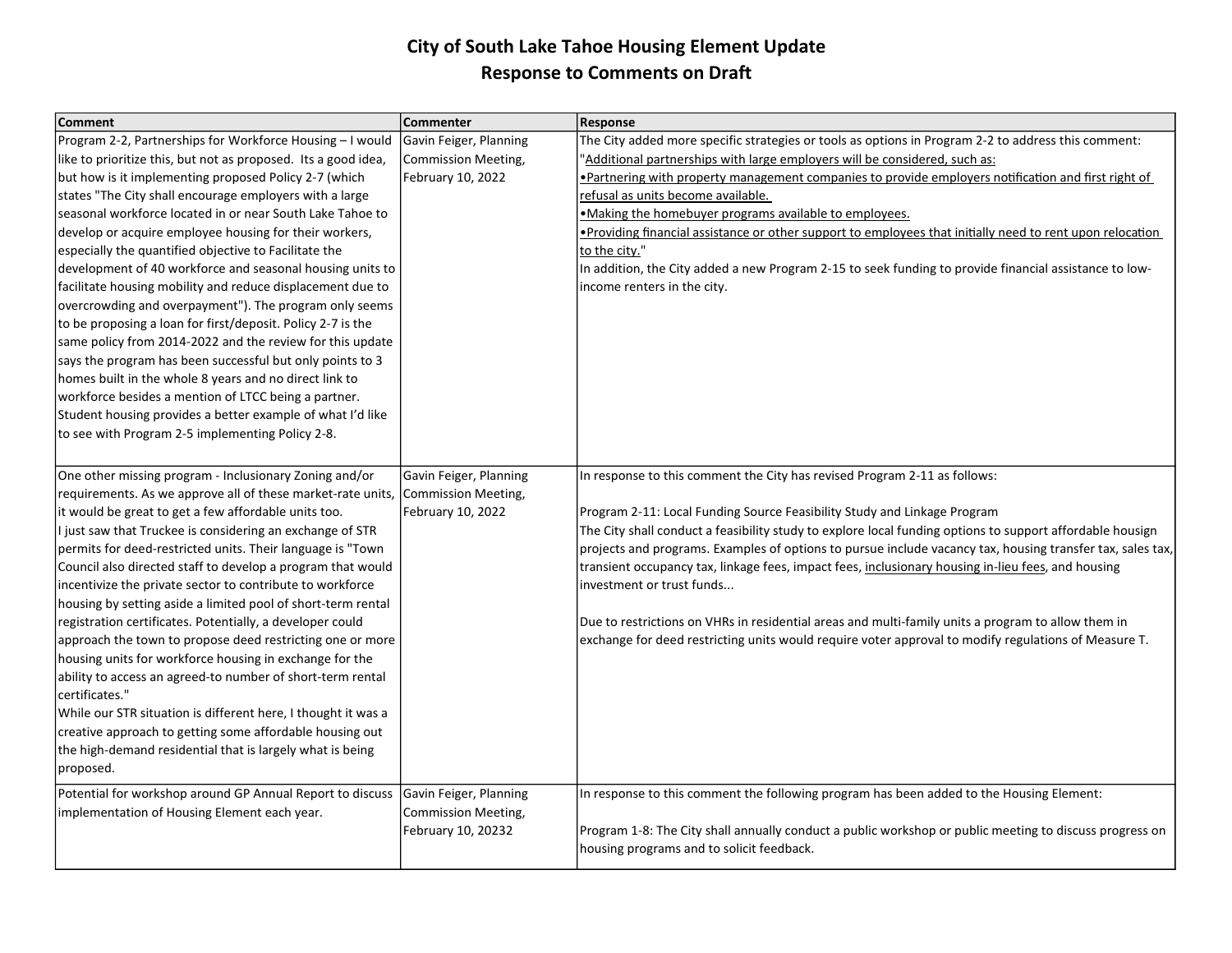| <b>Comment</b>                                                                                                         | <b>Commenter</b>                                                                       | <b>Response</b>                                                                                                                                                                                                                                                                                                                                                                                                                                                                                                                                                                                                                                                                                                                                                                                                                            |
|------------------------------------------------------------------------------------------------------------------------|----------------------------------------------------------------------------------------|--------------------------------------------------------------------------------------------------------------------------------------------------------------------------------------------------------------------------------------------------------------------------------------------------------------------------------------------------------------------------------------------------------------------------------------------------------------------------------------------------------------------------------------------------------------------------------------------------------------------------------------------------------------------------------------------------------------------------------------------------------------------------------------------------------------------------------------------|
| Mobile home parks have high levels of poverty and poor<br>conditions                                                   | Ed Mosur (public comment),<br><b>Planning Commission</b><br>Meeting, February 10, 2022 | Comment included in the record. To respond to this comment, the City has revised Program 3-10 to add<br>a new bullet as follows:<br>'Work with HCD Mobilehome and Special Occupancy Parks Program to gather and maintain data on<br>resident complaints, inspections and code violations."                                                                                                                                                                                                                                                                                                                                                                                                                                                                                                                                                 |
| Housing Element plans haven't come to fruition                                                                         | Ed Mosur (public comment)<br><b>Planning Commission</b><br>Meeting, February 10, 2022  | Comment included in the record.                                                                                                                                                                                                                                                                                                                                                                                                                                                                                                                                                                                                                                                                                                                                                                                                            |
| Multi-family projects being subdivided as condominiums<br>and becoming VHRs                                            | Ed Mosur (public comment),<br><b>Planning Commission</b><br>Meeting, February 10, 2022 | VHRs are prohibited in non-commercially zoned areas, but are allowed in commercially zoned areas<br>which have been identified as appropriate for lodging and short term rentals through voter approval of<br>Measure T.                                                                                                                                                                                                                                                                                                                                                                                                                                                                                                                                                                                                                   |
| TRPA policy needs to follow state law                                                                                  | Ed Mosur (public comment),<br><b>Planning Commission</b><br>Meeting, February 10, 2022 | The Housing Element analysis acknowledges that some TRPA regulations are a barrier to the<br>development of affordable housing. The City has included Program 2-8 in the Housing Element directing<br>continued efforts to advocate for changes to TRPA regulations that would reduce these barriers.                                                                                                                                                                                                                                                                                                                                                                                                                                                                                                                                      |
| Enforcement of formerly permitted VHRs, especially in multi Ed Mosur (public comment),<br>family properties, is needed | <b>Planning Commission</b><br>Meeting, February 10, 2022                               | In response to this comment, Program 3-7 has been revised as follows:<br>Program 3-7 MONITORING IMPACTS OF VACATION HOME RENTALS ON LONG-TERM RENTAL SUPPLY<br>South Lake Tahoe voters approved Measure T in late 2018 to prohibit vacation home rentals in many<br>areas of the city where they were previously allowed. Full implementation<br>of Measure T began in 2021 when all existing vacation home rental permits in residential areas expired.<br>The City shall continue enforcement of Measure T regulations and will monitor the effects of limiting<br>vacation home rentals during<br>the course of the Housing Element planning period as the impacts unfold after 2021. The City will report<br>to the City Council on any identifiable impacts to the supply and cost of long-term rental housing by the<br>end of 2023. |
| Acquiescence to realtors a big part of problem                                                                         | Ed Mosur (public comment),<br><b>Planning Commission</b>                               | Comment included in the record.                                                                                                                                                                                                                                                                                                                                                                                                                                                                                                                                                                                                                                                                                                                                                                                                            |
| Sites Inventory - Are low-income sites all high density multi-<br>family?                                              | Natalia Wieczorek, Planning<br>Commission Meeting,<br>February 10, 2022                | The areas where lower income sites are identified are areas of the community with zones that allow for<br>higher density development, which is more financially feasible for affordable housing development.<br>HCD's Housing Element Site Inventory Guidebook (Memorandum dated June 10, 2020) identifies that<br>zoning appropriate to accommodate low- and very low- income RHNA for must allow for a density of at<br>least 20 units per acre and parcel size should be between 0.5 acre and 10 acres for affordable housing<br>projects to be financially feasible.                                                                                                                                                                                                                                                                   |
| Incentives for developers on high density parcels. Increased<br>density or available coverage.                         | Natalia Wieczorek, Planning<br>Commission Meeting,<br>February 10, 2022                | Mixed use and housing projects are incentivized in Town Centers through increased allowable land<br>coverage and increased density. The City also provides incentives that allow affordable housing<br>developers to obtain residential allocations, RUUs and land coverage rights from the City. Program 1-4<br>directs the City to provide more information regarding available incentives and Program 1-1 directs the<br>City to continue to create incentives for mixed use and housing projects.                                                                                                                                                                                                                                                                                                                                      |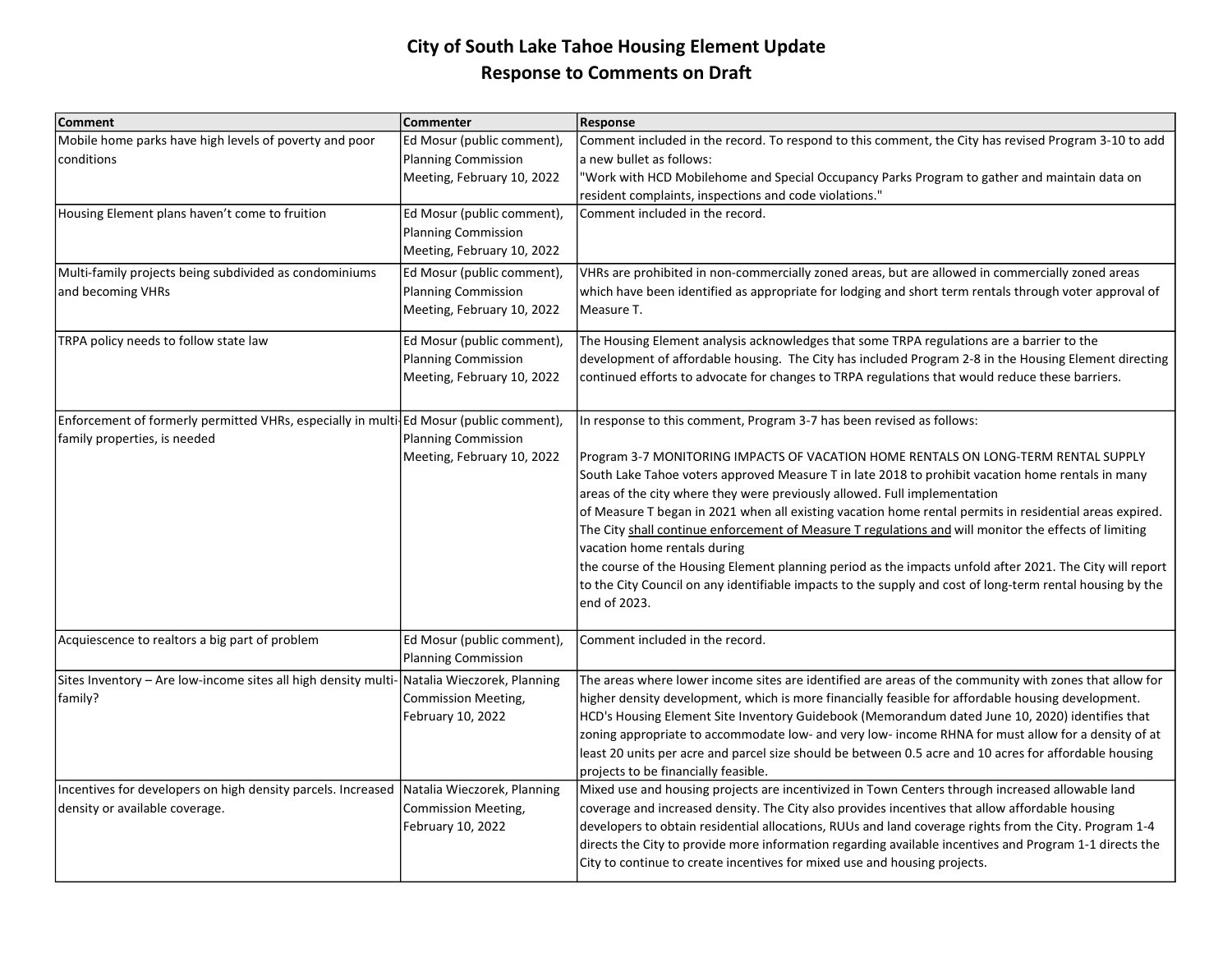| <b>Comment</b>                                                                                                     | Commenter                                          | <b>Response</b>                                                                                                           |
|--------------------------------------------------------------------------------------------------------------------|----------------------------------------------------|---------------------------------------------------------------------------------------------------------------------------|
| Tiny Homes and ADUs considered affordable housing stock? Natalia Wieczorek, Planning                               |                                                    | Pursuant to Government Code section 65400, an ADU or a tiny home may be used to meet either the                           |
|                                                                                                                    | Commission Meeting,                                | lower-income or moderate-income RHNA if it meets the following criteria:                                                  |
|                                                                                                                    | February 10, 2022                                  | 1. The unit meets the State's definition of a housing unit. A housing unit is "a house, an apartment, a                   |
|                                                                                                                    |                                                    | mobile home, a group of rooms, or a single room that is occupied (or if vacant, is intended for occupancy)                |
|                                                                                                                    |                                                    | as separate living quarters. Separate living quarters are those in which the occupants live and eat                       |
|                                                                                                                    |                                                    | separately from any other persons in the building and which have direct access from the outside of the                    |
|                                                                                                                    |                                                    | building or through a common hall."                                                                                       |
|                                                                                                                    |                                                    | 2. The unit is reported to the California Department of Finance upon development.                                         |
|                                                                                                                    |                                                    | 3. The unit is assigned a price that fits within the HCD income limits for El Dorado County for either                    |
|                                                                                                                    |                                                    | lower-income housing or moderate-income housing.                                                                          |
| Since Tax map doesn't show inequality that really exists<br>does that affect the City's ability to obtain funding? | Natalia Wieczorek, Planning<br>Commission Meeting, | In response to this comment, the following Program has been added to the Housing Element:                                 |
|                                                                                                                    | February 10, 2022                                  | Program 2-14: The City shall participate in state processes to provide input on the TCAC Opportunity                      |
|                                                                                                                    |                                                    | Areas mapping with the goal of improving the mapping accuracy in identifying low, moderate and high<br>opportunity areas. |
| Public transit is not discussed in Housing Element - Housing Natalia Wieczorek, Planning                           |                                                    | Public transit, and associated mobility opportunities, are discussed in Section 4.2.6.2.2 of the Assessment               |
| and Transit are tied together.                                                                                     | <b>Commission Meeting,</b>                         | of Fair Housing. Additionally, the City has included an action in Program 5-1 to meet biannually with the                 |
|                                                                                                                    | February 10, 2022                                  | Tahoe Transportation District to assess if any new and unmet transit needs have developed and, if so,                     |
|                                                                                                                    |                                                    | will provide assistance in applying for state and federal funding for expanded services. In response to this              |
|                                                                                                                    |                                                    | comment, the City has expanded Program 5-1 to include the following text regarding transit accessibility:                 |
|                                                                                                                    |                                                    | The City shall ensure that projects needed to develop infrastructure improvements to support housing                      |
|                                                                                                                    |                                                    | and residents without vehicles will continue to be included in the City's Capital Improvement Plan.                       |
|                                                                                                                    |                                                    |                                                                                                                           |
| Potential for program to address illegal VHR code<br>enforcement                                                   | Natalia Wieczorek, Planning<br>Commission Meeting, | In response to this comment, Program 3-7 has been revised as follows:                                                     |
|                                                                                                                    | February 10, 2022                                  | Program 3-7 MONITORING IMPACTS OF VACATION HOME RENTALS ON LONG-TERM RENTAL SUPPLY                                        |
|                                                                                                                    |                                                    | South Lake Tahoe voters approved Measure T in late 2018 to prohibit vacation home rentals in many                         |
|                                                                                                                    |                                                    | areas of the city where they were previously allowed. Full implementation                                                 |
|                                                                                                                    |                                                    | of Measure T began in 2021 when all existing vacation home rental permits in residential areas expired.                   |
|                                                                                                                    |                                                    | The City shall continue enforcement of Measure T regulations and will monitor the effects of limiting                     |
|                                                                                                                    |                                                    | vacation home rentals during                                                                                              |
|                                                                                                                    |                                                    | the course of the Housing Element planning period as the impacts unfold after 2021. The City will report                  |
|                                                                                                                    |                                                    | to the City Council on any identifiable impacts to the supply and cost of long-term rental housing by the                 |
|                                                                                                                    |                                                    | end of 2023.                                                                                                              |
|                                                                                                                    |                                                    |                                                                                                                           |
| Fire safety should be addressed or referenced to the Safety                                                        | Keith Roberts, Planning                            | In response to this and other comments regarding fire safety the City has included the following new                      |
| Element in the Housing Element                                                                                     | <b>Commission Meeting,</b>                         | policy in the Housing Element:                                                                                            |
|                                                                                                                    | February 10, 2022                                  | Policy 3-8: City shall implement actions identified in Safety Element policies HS-2.1 through HS-2.8 for all              |
|                                                                                                                    |                                                    | housing development in the City in order to mitigate potential fire hazards and damage to structures in                   |
|                                                                                                                    |                                                    | the event of a wildfire.                                                                                                  |